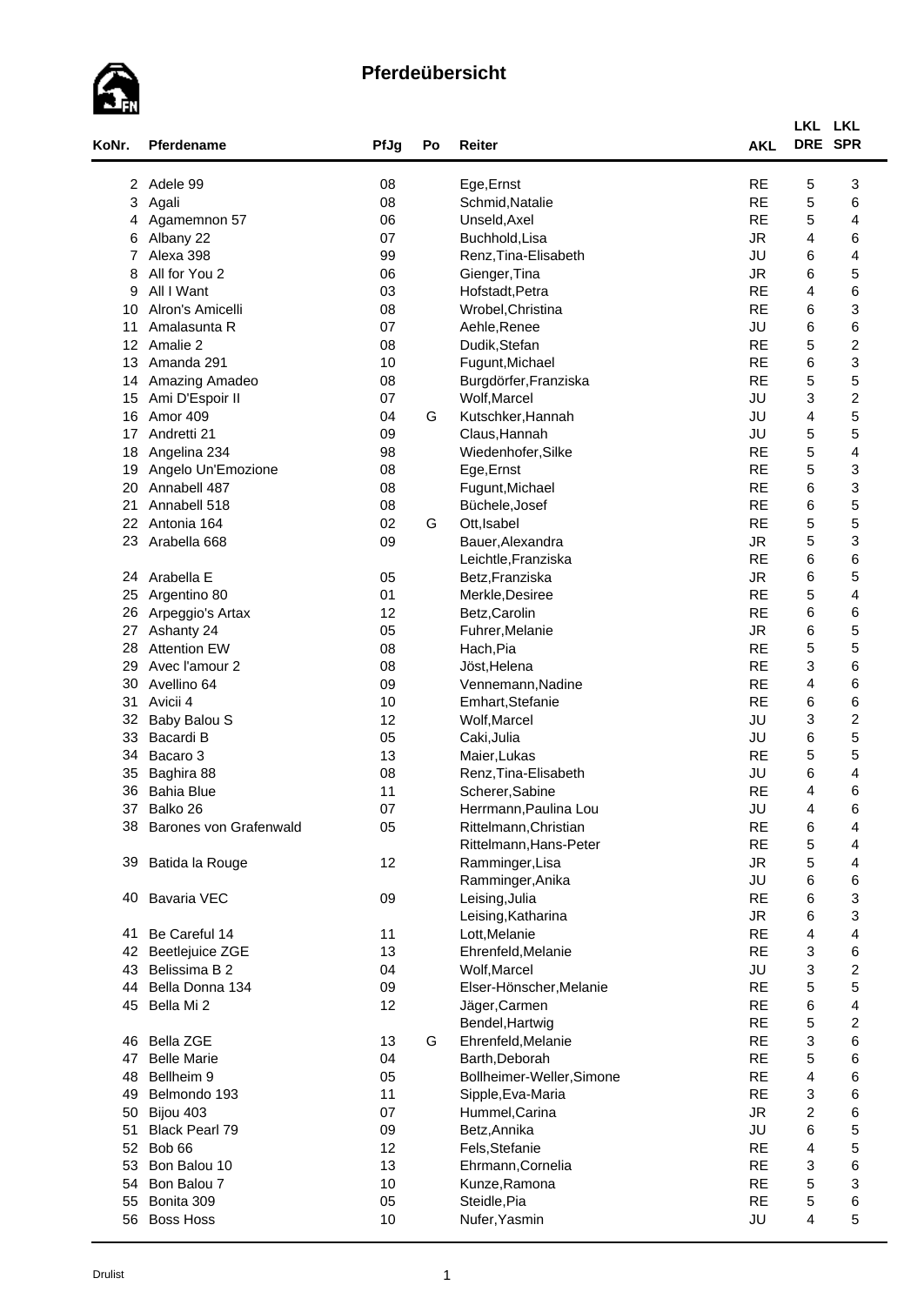

| KoNr. | Pferdename            | PfJg | Po | <b>Reiter</b>            | <b>AKL</b> | LKL LKL     | DRE SPR                 |
|-------|-----------------------|------|----|--------------------------|------------|-------------|-------------------------|
|       |                       |      |    |                          |            |             |                         |
| 57    | Bravo Ragazzo         | 01   |    | Dilse, Josef             | <b>RE</b>  | 5           | 3                       |
| 58    | <b>Brentessa</b>      | 07   |    | Rapp, Marion             | <b>RE</b>  | 4           | 6                       |
| 59    | C'est bon R           | 11   |    | Roth, Christian          | <b>RE</b>  | 5           | 3                       |
|       |                       |      |    | Roth, Sabine             | <b>RE</b>  | 5           | 3                       |
| 60    | C'est la Vie 113      | 06   |    | Widmann, Christine       | <b>RE</b>  | 5           | 3                       |
| 61    | Cabalero 13           | 09   |    | Rundel, Ralf             | <b>RE</b>  | 5           | $\boldsymbol{2}$        |
|       |                       |      |    | Rundel, Marc             | <b>RE</b>  | 5           | 3                       |
| 62    | Cadeau Hill           | 98   |    | Grotthaus, Lisa-Isabel   | <b>RE</b>  | 6           | $\boldsymbol{2}$        |
|       |                       |      |    | Grotthaus, Kim-Laura     | <b>RE</b>  | 6           | 3                       |
| 63    | Cadillac 37           | 02   |    | Lieb, Christiane         | <b>RE</b>  | 6           | 4                       |
| 64    | Cadillac 56           | 07   |    | Büchele, Josef           | <b>RE</b>  | 6           | 5                       |
| 65    | Café au lait K.H.     | 12   |    | Harnau, Klaus            | <b>RE</b>  | $\mathbf 5$ | 4                       |
| 66    | Caillou 12            | 06   |    | Huss, Mareike            | JU         | 4           | 6                       |
| 67    | Caillou 42            | 08   |    | Kley, Elisabeth-Luzia    | <b>RE</b>  | 6           | 5                       |
|       |                       |      |    | Birkenmayer, Christoph   | <b>RE</b>  | 4           | 4                       |
| 68    | Caitano 52            | 11   |    | Schöttle, Paolina        | JU         | 6           | 6                       |
| 69    | <b>Calatos Boy</b>    | 09   |    | Merkle, Melanie          | <b>RE</b>  | 5           | 4                       |
| 70    | Calida 81             | 08   |    | Haf, Ronja               | <b>RE</b>  | 5           | 4                       |
| 71    | Calido 90             | 09   |    | Münch, Anna              | <b>RE</b>  | 6           | 5                       |
| 72    | Calido's Boy 2        | 07   |    | Haege, Johanna           | <b>RE</b>  | 5           | $\overline{\mathbf{4}}$ |
| 73    | California 105        | 10   |    | Dudik, Stefan            | <b>RE</b>  | 5           | $\boldsymbol{2}$        |
|       |                       |      |    | Einsiedler, Christina    | JU         | 5           | 5                       |
| 74.   | Calimera 38           | 06   |    | Winter, Sabine           | <b>RE</b>  | 6           | 4                       |
|       |                       |      |    | Winter, Christoph        | JU         | 6           | 6                       |
| 75    | Calisko               | 09   |    | Dudik, Stefan            | <b>RE</b>  | 5           | $\boldsymbol{2}$        |
| 76    | Cambridge A           | 07   |    | Kümmerle, Philipp Carlos | <b>RE</b>  | 5           | 3                       |
| 77    | Camillo 211           | 10   |    | Füß, Michael             | <b>RE</b>  | 5           | $\overline{\mathbf{c}}$ |
| 78    | Campari 327           | 11   |    | Fessler, Andreas         | <b>RE</b>  | 3           | 4                       |
| 80    | Candela <sub>60</sub> | 09   |    | Roth, Markus             | <b>RE</b>  | 5           | 3                       |
| 81    | Candela WR            | 10   |    | Tubach, Natalie          | <b>RE</b>  | 6           | 6                       |
| 82    | Candelly              | 10   |    | Kunze, Ramona            | <b>RE</b>  | 5           | 3                       |
| 83    | Candy Boy 26          | 10   |    | Bendel, Hartwig          | <b>RE</b>  | 5           | $\boldsymbol{2}$        |
| 84    | Candy Girl 65         | 09   |    | Heinzelmann, Steffen     | <b>RE</b>  | 5           | 3                       |
| 85    | Candyman 146          | 11   |    | Ramminger, Tobias        | <b>RE</b>  | $\mathbf 5$ | 3                       |
| 86    | Cantica               | 09   |    | Kunze, Ramona            | <b>RE</b>  | 5           | 3                       |
|       | 87 Cantoo Quip        | 12   |    | Wall, Oliver             | $\sf RE$   | $\mathbf 5$ | 4                       |
|       |                       |      |    | Wall, Wolfgang           | <b>RE</b>  | 6           | 3                       |
| 88    | Capello 27            | 04   |    | Sproll, Sinikka          | <b>RE</b>  | 4           | 4                       |
| 89    | Capital City 2        | 11   |    | Hörger, Robin            | <b>RE</b>  | 6           | 5                       |
| 90    | Capone Clandestino    | 13   |    | Häberle, Nadine          | <b>RE</b>  | 4           | 6                       |
| 91    | Cappucino 45          | 09   |    | Ramminger, Daniel        | <b>RE</b>  | 6           | 4                       |
| 92    | Cara Mia 134          | 11   |    | Wrobel, Christina        | <b>RE</b>  | 6           | 3                       |
| 93    | Caramel 20            | 04   |    | Eberle, Dieter           | <b>RE</b>  | 5           | 3                       |
|       |                       |      |    | Eberle, Anna-Marietta    | <b>RE</b>  | 5           | $\overline{\mathbf{4}}$ |
|       |                       |      |    | Eberle, Christina        | <b>RE</b>  | 6           | $\overline{\mathbf{4}}$ |
|       | 94 Caretani 3         | 11   |    | Waibel, Joana            | <b>RE</b>  | $\mathbf 5$ | 3                       |
| 95    | Carethyn              | 09   |    | Füß, Michael             | <b>RE</b>  | $\mathbf 5$ | $\overline{\mathbf{c}}$ |
| 96    | Caribien M&M Z        | 02   |    | Dilse, Josef             | <b>RE</b>  | $\mathbf 5$ | 3                       |
| 97    | Carjano               | 09   |    | Jäger, Horst             | <b>RE</b>  | 5           | 3                       |
| 98    | Carla Bruni 10        | 10   |    | Mainier, Valentin        | <b>RE</b>  | 5           | $\overline{\mathbf{c}}$ |
| 99    | Carla S               | 09   |    | Nagy, Eleonora Astrid    | <b>RE</b>  | 5           | 5                       |
| 100   | Carlail               | 07   |    | Fessler, Thomas          | <b>RE</b>  | 5           | $\boldsymbol{2}$        |
|       |                       |      |    | Hartmann, Rolf           | <b>RE</b>  | 5           | $\overline{c}$          |
|       | 101 Caro 107          | 11   |    | Jäger, Carmen            | <b>RE</b>  | 6           | 4                       |
|       |                       |      |    | Bendel, Hartwig          | <b>RE</b>  | 5           | $\overline{\mathbf{c}}$ |
|       | 102 Carolie           | 10   |    | Fessler, Thomas          | <b>RE</b>  | 5           | $\overline{c}$          |
|       | 103 Carpe Diem 75     | 10   |    | Nessensohn, Pauline      | ${\sf JR}$ | 6           | 3                       |
|       | 104 Carpinus 3        | 02   |    | Wölfle, Lena             | JU         | 6           | 5                       |
|       | 105 Carrica 12        | 13   |    | Kunze, Ramona            | <b>RE</b>  | 5           | 3                       |
|       |                       |      |    |                          |            |             |                         |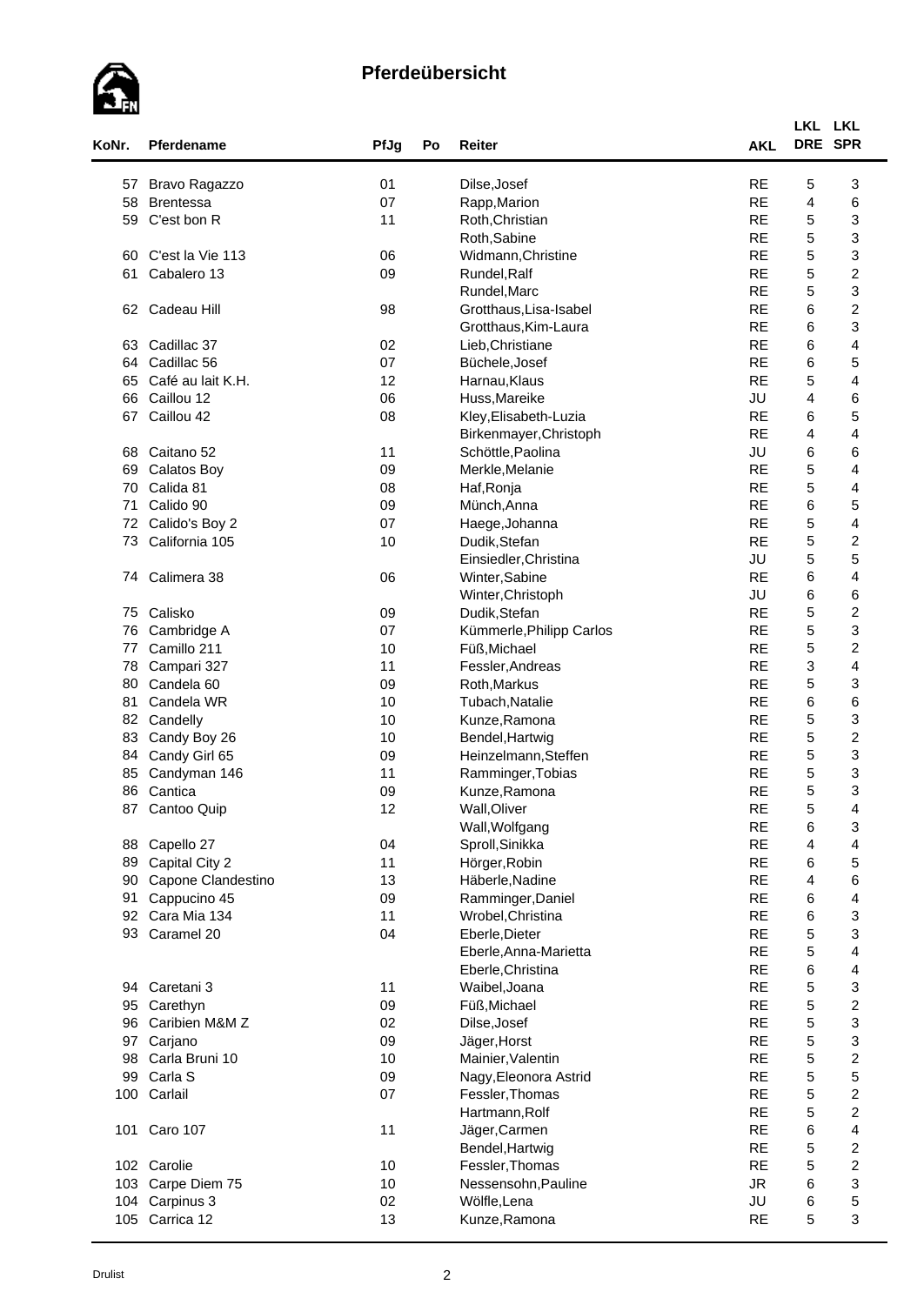

| KoNr. | Pferdename               | PfJg | Po | Reiter                  | <b>AKL</b> | LKL LKL<br>DRE SPR        |                         |
|-------|--------------------------|------|----|-------------------------|------------|---------------------------|-------------------------|
| 106   | Carry One                | 10   |    | Winzer, Malin           | JU         | 6                         | 5                       |
| 107   | Carvin 3                 | 12   |    | Schmid, Dorothee        | <b>RE</b>  | $\mathbf 5$               | 3                       |
| 108   | Casalitos 3              | 13   |    | Schmid, Dorothee        | <b>RE</b>  | $\mathbf 5$               | 3                       |
| 109   | Casanova 420             | 07   |    | Dauser, Annika          | <b>RE</b>  | 6                         | 5                       |
| 110   | Cascado 10               | 10   |    | Ramminger, Tobias       | <b>RE</b>  | 5                         | 3                       |
|       |                          |      |    | Ramminger, Melissa      | <b>JR</b>  | $\mathbf 5$               | 4                       |
|       |                          |      |    |                         |            |                           |                         |
| 111   | Casino 52                | 05   |    | Sproll, Sinikka         | <b>RE</b>  | 4                         | 4                       |
| 112   | Casino Royal 21          | 08   |    | Schmid, Juliane         | <b>RE</b>  | 6                         | 4                       |
|       | 113 Casiroli             | 11   |    | Probst, Viviana         | JU         | $\mathbf 5$               | 5                       |
|       |                          |      |    | Probst, Pia-Luisa       | JU         | 5                         | 5                       |
| 114   | Caspar 183               | 03   |    | Gau, Andrea             | <b>RE</b>  | 6                         | 3                       |
| 115   | Caspito                  | 99   |    | Füß, Josefin            | <b>RE</b>  | 5                         | 3                       |
| 116   | Cassata 2                | 10   |    | Röhm, Katrin            | <b>RE</b>  | 6                         | 5                       |
| 117   | Casscorado               | 04   |    | Dudik, Stefan           | <b>RE</b>  | 5                         | $\boldsymbol{2}$        |
| 118   | Cassis 55                | 06   |    | Meyer, Markus           | <b>RE</b>  | 6                         | 4                       |
| 119   | Cassitano 3              | 10   |    | Roth, Christian         | <b>RE</b>  | 5                         | 3                       |
|       |                          |      |    | Roth, Sabine            | <b>RE</b>  | 5                         | 3                       |
| 120   | Cassurell                | 07   |    | Kneer, Madeleine        | <b>RE</b>  | 6                         | 5                       |
| 121   | <b>Cassus Gold</b>       | 09   |    | Probst, Viviana         | JU         | 5                         | 5                       |
|       |                          |      |    | Probst, Pia-Luisa       | JU         | 5                         | 5                       |
| 122   | Cataleya 6               | 10   |    | Klein, Lisa Marie       | <b>RE</b>  | 5                         | 5                       |
|       |                          |      |    | Klein, Franziska        | <b>JR</b>  | 6                         | 5                       |
|       |                          | 04   |    |                         | JU         | 5                         | 5                       |
|       | 123 Cataya 2             |      |    | Probst, Viviana         |            |                           |                         |
|       |                          |      |    | Probst, Pia-Luisa       | JU         | $\mathbf 5$               | 5                       |
|       | 124 Catching Flame       | 12   |    | Preiß, Antonia          | <b>JR</b>  | $\mathbf 5$               | 5                       |
| 125   | Catina 21                | 10   |    | Muth, Franziska         | <b>RE</b>  | 6                         | 6                       |
| 126   | Catwiesel 8              | 11   |    | Jäger, Carmen           | <b>RE</b>  | 6                         | 4                       |
|       |                          |      |    | Bendel, Hartwig         | <b>RE</b>  | 5                         | $\overline{\mathbf{c}}$ |
| 127   | Caveman TR               | 10   |    | Romano, Tanja           | <b>RE</b>  | 4                         | 4                       |
| 128   | Cayados                  | 12   |    | Blum, Sylvia            | <b>RE</b>  | 5                         | 3                       |
| 129   | Cayo Cruz                | 12   |    | Wiedenhofer, Silke      | <b>RE</b>  | 5                         | 4                       |
| 130   | Caytona M                | 11   |    | Diem, Katharina         | JU         | 6                         | 6                       |
| 131   | Cece-Time                | 07   |    | Bauer, Alexandra        | <b>JR</b>  | 5                         | 3                       |
| 132   | Celentano 52             | 07   |    | Walter, Sabrina         | <b>RE</b>  | $\ensuremath{\mathsf{3}}$ | 5                       |
| 133   | Celina 199               | 10   |    | Ege, Ernst              | <b>RE</b>  | 5                         | 3                       |
| 134   | Celtic Jewel             | 07   |    | Grotthaus, Lisa-Isabel  | <b>RE</b>  | 6                         | $\overline{2}$          |
|       |                          |      |    | Grotthaus, Kim-Laura    | <b>RE</b>  | 6                         | 3                       |
| 135   | Centus 8                 | 11   |    | Füß, Michael            | <b>RE</b>  | $\mathbf 5$               | $\boldsymbol{2}$        |
|       | 136 Cessy 46             | 11   |    | Widmann, Christine      | <b>RE</b>  | $\mathbf 5$               | 3                       |
| 137   | Chacano                  | 04   |    | Wolf, Marcel            | JU         | $\ensuremath{\mathsf{3}}$ | $\boldsymbol{2}$        |
| 138   | Chacaya Black            | 08   |    | Gau, Andrea             | <b>RE</b>  | 6                         | 3                       |
| 139   | Chaccord 2               | 12   |    | Jäger, Carmen           | <b>RE</b>  | 6                         | 4                       |
|       |                          |      |    | Bendel, Hartwig         | <b>RE</b>  | 5                         | $\boldsymbol{2}$        |
|       | 140 Chaciro              | 98   |    | Ramminger, Anika        | JU         | 6                         | 6                       |
| 141   | Chambaleo                | 11   |    | Heideker, Christian     | <b>RE</b>  | $\mathbf 5$               | $\overline{c}$          |
| 142   | <b>Chambertin's Girl</b> | 05   |    | Schirmer, Andrea        | <b>RE</b>  | 6                         | 6                       |
|       | 143 Chandler 8           | 12   |    |                         | <b>RE</b>  | 6                         | $\overline{\mathbf{4}}$ |
|       |                          |      |    | Jäger, Carmen           | <b>RE</b>  |                           |                         |
|       |                          |      |    | Bendel, Hartwig         |            | 5                         | $\boldsymbol{2}$        |
|       | 144 Chanel Allure 2      | 10   |    | Gau, Andrea             | <b>RE</b>  | 6                         | 3                       |
|       |                          |      |    | Kibler, Denise          | JU         | 6                         | 5                       |
|       | 145 Charisma 201         | 03   |    | Bruggesser, Franziska   | JU         | 6                         | 5                       |
| 147   | Charlston 23             | 09   |    | Heinemann, Chiara-Luzia | <b>JR</b>  | 6                         | 5                       |
| 148   | Charmeur 397             | 07   |    | Betz, Emily             | JU         | 4                         | 6                       |
| 150   | Chayenne 313             | 07   |    | Maucher, Erwin          | <b>RE</b>  | $\mathbf 5$               | 4                       |
| 151   | Cheppetto's Chip         | 09   |    | Wolff, Madlen           | JU         | 5                         | 4                       |
|       | 152 Chepres              | 09   |    | Gau, Andrea             | <b>RE</b>  | 6                         | 3                       |
|       |                          |      |    | Kibler, Hannah          | JU         | 6                         | 5                       |
|       |                          |      |    | Kibler, Denise          | JU         | 6                         | 5                       |
|       | 153 Chica 86             | 98   |    | Wolff, Elena            | JU         | 6                         | 6                       |
|       |                          |      |    |                         |            |                           |                         |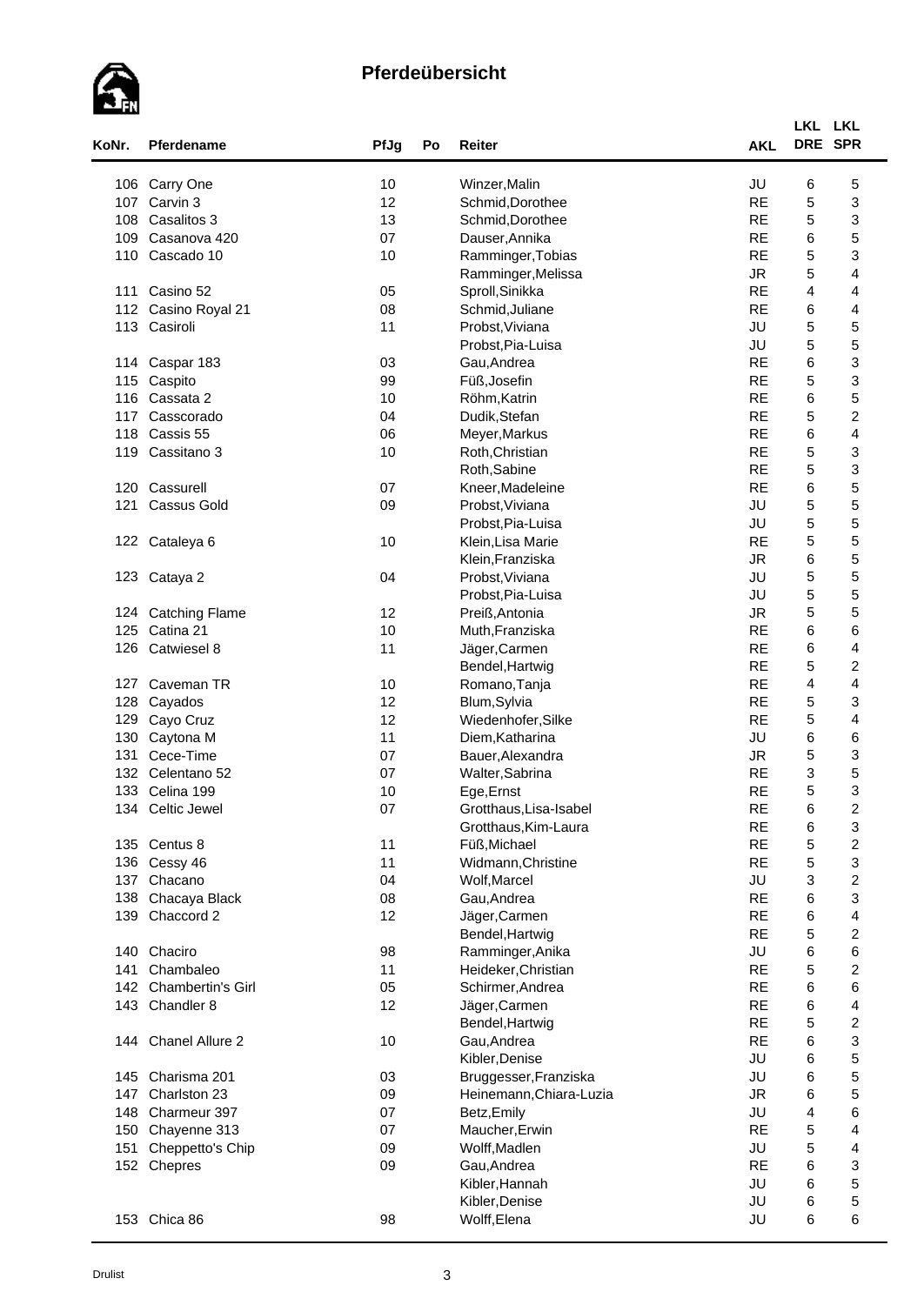

| KoNr. | Pferdename                     | PfJg   | Po | Reiter                            | <b>AKL</b> | LKL LKL<br>DRE SPR |                         |  |
|-------|--------------------------------|--------|----|-----------------------------------|------------|--------------------|-------------------------|--|
| 154   | Chica Chiwon                   | 11     |    | Birkenmayer, Christoph            | <b>RE</b>  | 4                  | 4                       |  |
| 155   | Chica de la Luna 21            | 08     |    | Lieb, Christiane                  | <b>RE</b>  | 6                  | 4                       |  |
| 156   | Chin Chamour                   | 09     |    | Richter, Laura Christin           | <b>JR</b>  | 6                  | 5                       |  |
| 157   | Chinara                        | 04     |    | Barth, Sophie                     | JU         | 6                  | 5                       |  |
|       |                                |        |    | Kneer, Jenny                      | JU         | 6                  | 6                       |  |
| 158   | Chintano 6                     | 11     |    | Rauschmaier, Jessica              | JU         | 6                  | 6                       |  |
|       |                                |        |    |                                   | <b>RE</b>  | 5                  | 3                       |  |
|       |                                |        |    | Ramminger, Tobias                 |            |                    |                         |  |
| 159   | Chintess                       | 07     |    | Fischer, Donnice                  | JU         | 6                  | 4                       |  |
| 160   | Chirac 31                      | 12     |    | Kunze, Ramona                     | <b>RE</b>  | 5                  | 3                       |  |
| 161   | Chiroco 3                      | 11     |    | Leichtle, Franziska               | <b>RE</b>  | 6                  | 6                       |  |
|       | 162 Chivas 46                  | 02     |    | Ehinger, Martina                  | <b>RE</b>  | 5                  | 5                       |  |
| 163   | Chloé K                        | 11     |    | Waibel, Joana                     | <b>RE</b>  | 5                  | 3                       |  |
| 164   | Christiano. R                  | 12     |    | Mainier, Valentin                 | <b>RE</b>  | $\mathbf 5$        | $\boldsymbol{2}$        |  |
| 165   | Chuduela                       | 07     |    | Lipp, Jasmine                     | JU         | 5                  | 5                       |  |
| 166   | Churchill 48                   | 12     |    | Lott, Melanie                     | <b>RE</b>  | 4                  | 4                       |  |
| 167   | Ciara 20                       | 96     |    | Bailer, Rebecca                   | <b>RE</b>  | 5                  | 5                       |  |
|       |                                |        |    | Hagel, Julia                      | JU         | 6                  | 6                       |  |
|       |                                |        |    | Hafner, Nina                      | JU         | 6                  | 6                       |  |
| 168   | Cicciottella                   | 11     |    | Volz, Kerstin                     | <b>RE</b>  | 5                  | 5                       |  |
| 169   | Cillarney's Boy                | 12     |    | Ege, Ernst                        | <b>RE</b>  | 5                  | 3                       |  |
| 170   | Cinncinatti                    | 06     |    | Frehner, Anne                     | <b>RE</b>  | 6                  | $\overline{\mathbf{4}}$ |  |
| 171   | Cinzano TR                     | 01     |    | Ramminger, Tobias                 | <b>RE</b>  | 5                  | 3                       |  |
|       |                                |        |    | Ramminger, Melissa                | <b>JR</b>  | 5                  | $\overline{\mathbf{4}}$ |  |
|       | 172 Circle of Life 3           | 07     |    | Müller, Lena                      | <b>RE</b>  | 5                  | 3                       |  |
| 173   | Cisha 2                        |        |    |                                   | <b>RE</b>  | $\mathbf 5$        | 3                       |  |
|       |                                | 09     |    | Widmann, Christine                | <b>RE</b>  |                    |                         |  |
| 174   | Claire 121                     | 09     |    | Widmann, Christine                |            | 5                  | 3                       |  |
|       |                                |        |    | Steinle, Anna-Lena                | JU         | 5                  | 4                       |  |
| 175   | Clandestino 2                  | 05     |    | Hermle, Nina                      | JU         | 3                  | 6                       |  |
| 176   | Clintano 3                     | 02     |    | Prümmer, Delia                    | <b>RE</b>  | 6                  | 5                       |  |
| 177   | Cloude One                     | 12     |    | Bendel, Hartwig                   | <b>RE</b>  | 5                  | $\overline{\mathbf{c}}$ |  |
| 178   | <b>CM's Diabolito</b>          | 06     |    | Hummel, Carina                    | <b>JR</b>  | $\boldsymbol{2}$   | 6                       |  |
| 179   | Cnocce                         | 07     |    | Locher, Marina                    | <b>RE</b>  | 5                  | 6                       |  |
| 180   | Cocabella                      | 04     |    | Bailer, Sophia                    | JU         | 6                  | 6                       |  |
| 181   | Coco Chanel 136                | 03     |    | Nieß, Amelie                      | JU         | 6                  | 6                       |  |
| 182   | Coco Channel 6                 | 07     |    | Isenmann, Saskia                  | JU         | 6                  | 5                       |  |
| 183   | Coco-Chanel 7                  | 04     |    | Ehinger, Martina                  | <b>RE</b>  | 5                  | 5                       |  |
|       | 184 Cody 73                    | 05     |    | Semle, Teresa Constanze Katharina | JU         | 6                  | 5                       |  |
|       | 185 Cola 24                    | 10     |    | Birkenmayer, Christoph            | <b>RE</b>  | 4                  | 4                       |  |
|       | 186 Colandro 2                 | 05     |    | Fischer, Donnice                  | JU         | 6                  | 4                       |  |
|       | 187 Colima 3                   | 09     |    | Frehner, Anne                     | <b>RE</b>  | 6                  | 4                       |  |
| 188   | Colleen 41                     | 08     |    | Prümmer, Delia                    | <b>RE</b>  | 6                  | 5                       |  |
|       | 189 Collette 4                 | 06     |    | Eberle, Dieter                    | <b>RE</b>  | 5                  | 3                       |  |
|       |                                |        |    | Eberle, Anna-Marietta             | <b>RE</b>  | 5                  | 4                       |  |
|       |                                |        |    | Eberle, Christina                 | <b>RE</b>  | 6                  | $\overline{\mathbf{4}}$ |  |
|       | 190 Collier 5                  | 10     |    | Kutz, Lara                        | JU         | 6                  | 6                       |  |
| 191   | Coloman 3                      | 02     |    | Klak, Lina                        | ${\sf JR}$ | 5                  | 5                       |  |
|       | 192 Comtess Ratina S           | 08     |    | Schmidinger, Anna                 | ${\sf JR}$ | $\mathbf 5$        | $\overline{\mathbf{4}}$ |  |
|       | 193 Con Catoki                 | 10     |    | Grotthaus, Lisa-Isabel            | <b>RE</b>  | 6                  | $\boldsymbol{2}$        |  |
|       |                                |        |    | Grotthaus, Kim-Laura              | <b>RE</b>  | 6                  | 3                       |  |
|       | 194 Con Chocolate              |        |    |                                   | <b>RE</b>  | 4                  |                         |  |
|       |                                | $08\,$ |    | Leibfritz, Christina              |            |                    | 6                       |  |
| 195   | Concept F                      | 11     |    | Irlwek, Manuela                   | <b>RE</b>  | 5                  | 5                       |  |
| 196   | Concorde 53                    | 03     |    | Rundel, Ralf                      | <b>RE</b>  | 5                  | $\overline{\mathbf{c}}$ |  |
|       |                                |        |    | Rundel, Marc                      | <b>RE</b>  | 5                  | 3                       |  |
|       | 197 Conmigo 5                  | 03     |    | Eppinger-Lütkemeier, Anne         | <b>RE</b>  | $\boldsymbol{2}$   | 4                       |  |
| 198   | Conner 54                      | 09     |    | Ahhy, Heike                       | <b>RE</b>  | 4                  | 3                       |  |
|       | 199 Conrico                    | 09     |    | Betz, Franziska                   | <b>JR</b>  | 6                  | 5                       |  |
| 200   | Consuela 8                     | 06     |    | Gretzinger, Barbara               | <b>RE</b>  | 5                  | $\overline{\mathbf{4}}$ |  |
|       |                                | 09     |    | Widmann, Christine                | <b>RE</b>  | $\mathbf 5$        | 3                       |  |
| 201   | Contaro 15<br>202 Contessa 229 |        |    |                                   |            |                    |                         |  |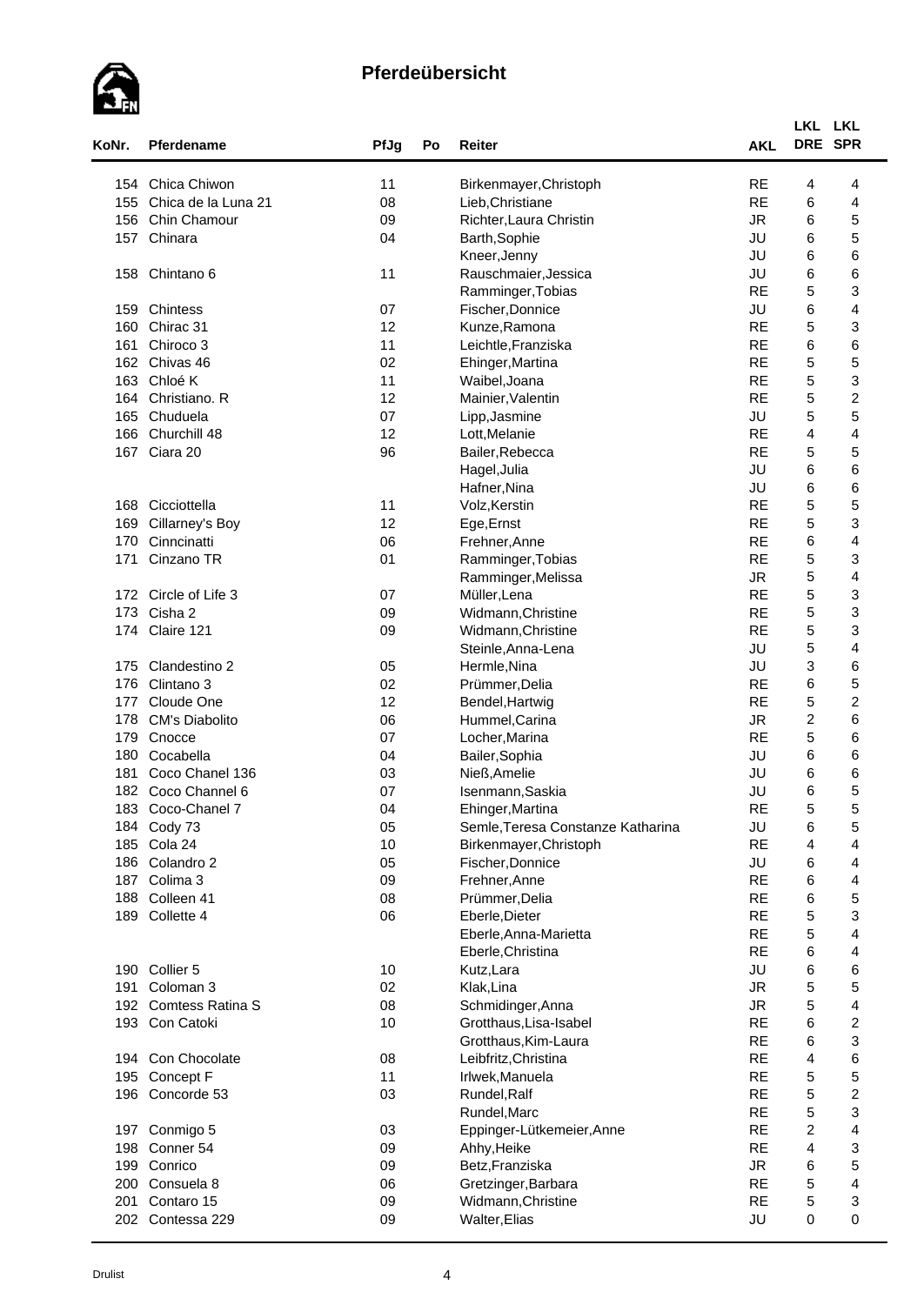

| KoNr. | Pferdename            | PfJg   | Po | Reiter                  | <b>AKL</b> | LKL LKL<br>DRE SPR |                         |  |
|-------|-----------------------|--------|----|-------------------------|------------|--------------------|-------------------------|--|
| 203   | Contessa SCH          | 12     |    | Schiener, Lena          | <b>RE</b>  | 4                  | 5                       |  |
| 204   | Contino 66            | 09     |    | Bauer, Alexandra        | <b>JR</b>  | 5                  | 3                       |  |
| 205   | Conway's Little Lotta | 10     |    | Spraul, Klara           | JU         | 6                  | 6                       |  |
|       |                       |        |    | Lipp, Jasmine           | JU         | 5                  | 5                       |  |
| 206   | Cool Jumping Boy      | 10     |    | Ege, Ernst              | <b>RE</b>  | 5                  | 3                       |  |
| 207   | Cool Man 40           | 09     |    | Heinzelmann, Simon      | <b>RE</b>  | 5                  | 4                       |  |
|       |                       |        |    | Mellinghoff, Anne       | <b>RE</b>  | $\overline{4}$     | 3                       |  |
| 208   | Cooper 108            | 06     |    | Fuhrer, Melanie         | <b>JR</b>  | 6                  | 5                       |  |
|       |                       |        |    | Fuhrer, Vanessa         | <b>RE</b>  | 6                  | 5                       |  |
| 209   | Cooper RW             | 11     |    | Güldner, Jennifer       | <b>RE</b>  | 5                  | 5                       |  |
| 210   | Cora 309              | 98     |    | Heinemann, Chiara-Luzia | <b>JR</b>  | 6                  | 5                       |  |
| 211   | Cora van Schotten     | 11     |    | Sperl, Stefanie         | <b>RE</b>  | 6                  | 6                       |  |
| 212   | Coraya 2              | 03     |    | Nieß, Amelie            | JU         | 6                  | 6                       |  |
|       |                       |        |    |                         | <b>RE</b>  |                    |                         |  |
| 213   | Coriana 49            | 09     |    | Ege, Ernst              | <b>RE</b>  | 5                  | 3                       |  |
| 214   | Corino 31             | 10     |    | Fessler, Thomas         |            | 5                  | $\overline{\mathbf{c}}$ |  |
|       |                       |        |    | Hartmann, Rolf          | <b>RE</b>  | 5                  | $\overline{\mathbf{c}}$ |  |
|       | 215 Corleone 69       | 08     |    | Gutzmann, Anne          | <b>RE</b>  | 5                  | 5                       |  |
| 216   | Cornelius 48          | 11     |    | Ramminger, Tobias       | <b>RE</b>  | 5                  | 3                       |  |
| 217   | Corona 112            | 10     |    | Rittelmann, Christian   | <b>RE</b>  | 6                  | 4                       |  |
|       |                       |        |    | Rittelmann, Hans-Peter  | <b>RE</b>  | 5                  | $\overline{\mathbf{4}}$ |  |
|       | 218 Coronto           | 04     |    | Schiener, Lena          | <b>RE</b>  | 4                  | 5                       |  |
| 219   | Corrada 25            | 12     |    | Dilse, Josef            | <b>RE</b>  | 5                  | 3                       |  |
| 220   | Cosilio               | 06     |    | Fessler, Thomas         | <b>RE</b>  | $\mathbf 5$        | $\boldsymbol{2}$        |  |
|       |                       |        |    | Hartmann, Rolf          | <b>RE</b>  | 5                  | $\boldsymbol{2}$        |  |
| 221   | Cosmea 19             | 10     |    | Kunze, Ramona           | <b>RE</b>  | 5                  | 3                       |  |
| 222   | Cosmic Boy            | 12     |    | Heideker, Christian     | <b>RE</b>  | 5                  | $\overline{\mathbf{c}}$ |  |
| 223   | Côte d'Azur           | 11     |    | Grotthaus, Lisa-Isabel  | <b>RE</b>  | 6                  | $\overline{\mathbf{c}}$ |  |
|       |                       |        |    | Grotthaus, Kim-Laura    | <b>RE</b>  | 6                  | 3                       |  |
| 224   | Count Jackob          | 06     |    | Sommer, Verena          | <b>RE</b>  | 6                  | 5                       |  |
| 225   | Countess 16           | 04     |    | Eberle, Dieter          | <b>RE</b>  | 5                  | 3                       |  |
|       |                       |        |    | Eberle, Anna-Marietta   | <b>RE</b>  | 5                  | $\overline{4}$          |  |
|       |                       |        |    | Eberle, Christina       | <b>RE</b>  | 6                  | 4                       |  |
|       | 226 Country Sam       | 13     |    | Rist, Daniela           | <b>RE</b>  | 5                  | 4                       |  |
| 227   | Coupito hgl           | 13     |    | Jäger, Carmen           | <b>RE</b>  | 6                  | 4                       |  |
|       |                       |        |    | Bendel, Hartwig         | <b>RE</b>  | 5                  | $\overline{\mathbf{c}}$ |  |
|       | 228 Cracker 31        | 07     |    | Klotz, Alina            | JU         | 6                  | 6                       |  |
|       | 229 Cremé de la Cremé | 12     |    | Sieger, Sven            | <b>RE</b>  | 5                  | $\overline{\mathbf{c}}$ |  |
| 230   | Croire du Phenix      | 07     |    | Burgdörfer, Franziska   | <b>RE</b>  | 5                  | 5                       |  |
| 231   | Crystal H.            | 08     |    | Küpfer, Jürg            | <b>RE</b>  | 5                  | 4                       |  |
|       |                       |        |    | Küpfer, Carmen          | <b>RE</b>  | 5                  | 6                       |  |
|       | 232 Cuddy             | 11     |    | Kunze, Ramona           | <b>RE</b>  | 5                  | 3                       |  |
|       | 233 Cupido 113        | 10     |    | Jäger, Carmen           | <b>RE</b>  | 6                  | 4                       |  |
|       |                       |        |    | Bendel, Hartwig         | <b>RE</b>  | 5                  | $\boldsymbol{2}$        |  |
|       | 234 Curby             | 10     |    | Ramminger, Melissa      | <b>JR</b>  | 5                  | $\overline{\mathbf{4}}$ |  |
|       |                       |        |    | Renner, Laurin          | JU         | 0                  | $\pmb{0}$               |  |
|       |                       |        |    | Ramminger, Jannik       | JU         | 6                  | 5                       |  |
|       | 235 Curly Ann         | 06     |    | Romano, Tanja           | <b>RE</b>  | 4                  | 4                       |  |
| 236   | Curly Sue 192         | 12     |    | Kupfer, Ines            | <b>RE</b>  | 4                  | 4                       |  |
| 237   | Cuvee 3               | 11     |    | Fessler, Thomas         | <b>RE</b>  | 5                  | $\overline{\mathbf{c}}$ |  |
| 238   | Czera                 | 12     |    | Ramminger, Tobias       | <b>RE</b>  | 5                  | 3                       |  |
| 239   | D'Artagnan 177        | 06     |    | Schneider, Michelle     | <b>RE</b>  | 6                  | 6                       |  |
| 240   | D'Artagnan 181        | 09     |    | Fischbach, Alexandra    | <b>RE</b>  | $\overline{c}$     | 6                       |  |
| 241   | D'Artagnan 213        | 12     |    | Baumgärtner, Natalie    | <b>RE</b>  | 4                  | 6                       |  |
| 242   | D'Honneur 3           | 13     |    | Ahhy, Heike             | <b>RE</b>  | 4                  | 3                       |  |
| 243   | D'Incanto             | 12     |    | Fessler, Andreas        | <b>RE</b>  | 3                  | $\overline{\mathbf{4}}$ |  |
| 244   | Da Vinci 323          | 13     |    | Kupfer, Ines            | <b>RE</b>  | 4                  | $\overline{\mathbf{4}}$ |  |
|       | 245 Daimler P         | 06     |    | Birk, Jessica           | <b>RE</b>  | 5                  | 5                       |  |
| 246   | Daiquiri 121          | 12     |    | Bühner, Anja            | <b>RE</b>  | 6                  | 6                       |  |
| 247   | Dalia 52              | $00\,$ | G  | Oesterle, Anna Lena     | JU         | 6                  | 6                       |  |
|       |                       |        |    |                         |            |                    |                         |  |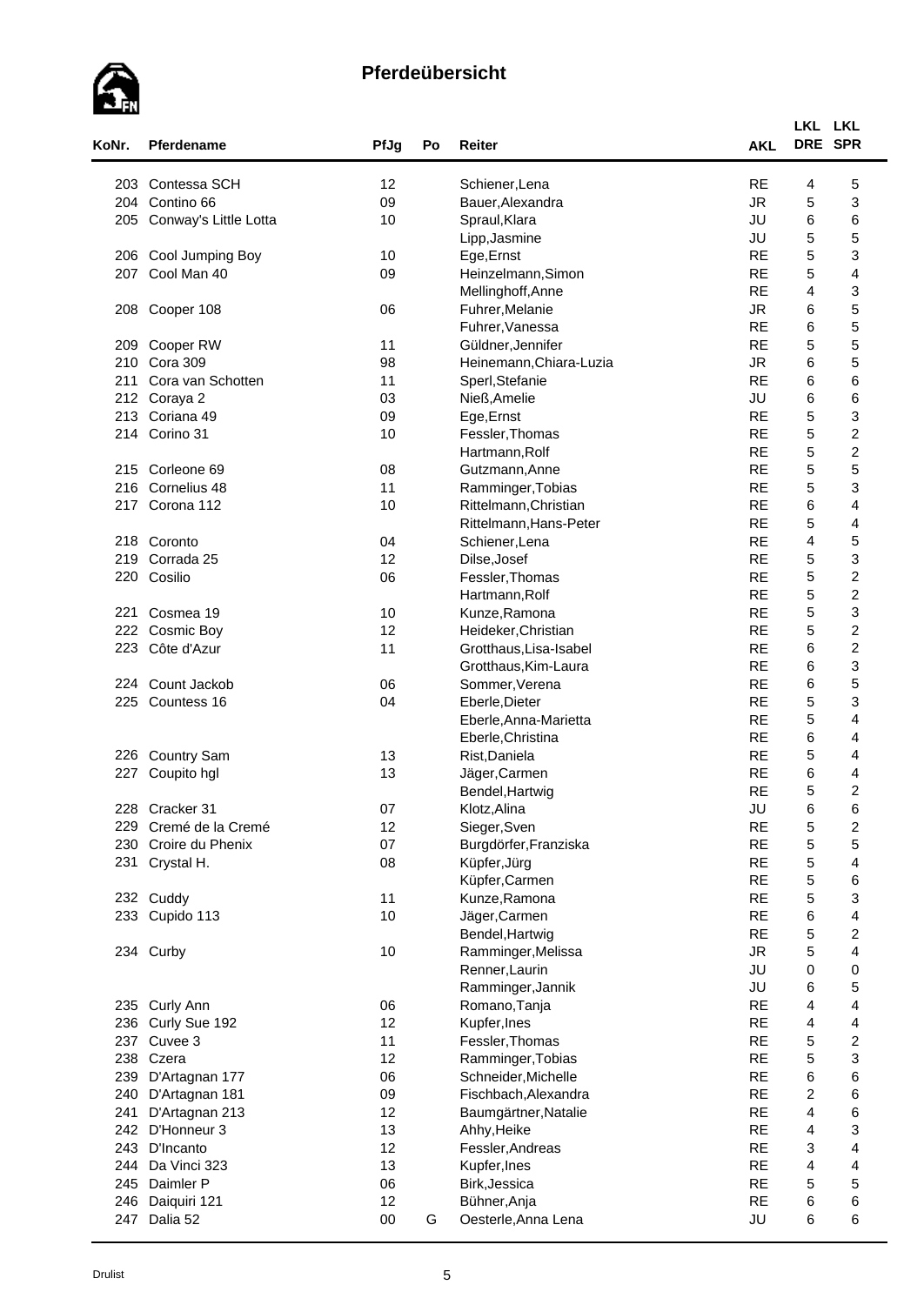# $\epsilon$

| KoNr. | <b>Pferdename</b>          | PfJg | Po | Reiter                                | <b>AKL</b> | LKL LKL<br>DRE SPR        |                         |  |
|-------|----------------------------|------|----|---------------------------------------|------------|---------------------------|-------------------------|--|
|       |                            |      |    | Oesterle, Emma Marie                  | JU         | 0                         | 0                       |  |
| 248   | Daliah Lavi                | 02   |    | Scherb, Tanja                         | <b>RE</b>  | 5                         | 6                       |  |
| 250   | Dancing Diamond M          | 10   |    | Drescher, Ines                        | <b>RE</b>  | 5                         | 6                       |  |
| 251   | Danger 64                  | 10   |    | Rettich, Johanna                      | JU         | $\mathbf 5$               | 6                       |  |
|       |                            |      |    | Rettich, Elmar                        | <b>RE</b>  | 5                         | 5                       |  |
| 252   | Dante R 2                  | 11   |    | Janke, Susan                          | <b>RE</b>  | 5                         | 3                       |  |
|       |                            |      |    | Hepp, Evelyn                          | <b>RE</b>  | 5                         | 5                       |  |
| 253   | Dark Daisy 2               | 00   |    | Heberle, Alina                        | <b>JR</b>  | 5                         | 5                       |  |
|       |                            |      |    | Heberle, Jana                         | JU         | 6                         | 6                       |  |
| 254   | Dark Finley                | 13   |    | Fessler, Andreas                      | <b>RE</b>  | 3                         | 4                       |  |
| 255   | Day Dream B                | 08   |    | Ganzenmüller, Nina                    | JU         | 6                         | 6                       |  |
| 256   | Daydream 82                | 04   |    | Bahle, Ramona                         | <b>RE</b>  | 5                         | 6                       |  |
| 257   | Days Delight               | 07   |    | Probst, Viviana                       | JU         | 5                         | 5                       |  |
|       |                            |      |    | Probst, Pia-Luisa                     | JU         | 5                         | 5                       |  |
| 258   |                            | 10   |    |                                       | JU         | 4                         | 6                       |  |
| 259   | Daysie Toya                | 07   |    | Huss, Mareike<br>Renz, Tina-Elisabeth | JU         | 6                         | 4                       |  |
|       | Daytona 44                 |      |    |                                       | <b>RE</b>  |                           |                         |  |
| 260   | Deichgräfin 13             | 12   |    | Kupfer, Ines                          | <b>RE</b>  | 4                         | 4                       |  |
| 261   | Deine Maid 4               | 10   |    | Selig, Katharina                      |            | 4                         | 5                       |  |
| 262   | Delamor                    | 08   |    | Baumgärtner, Natalie                  | <b>RE</b>  | 4                         | 6                       |  |
| 263   | Delicious Daiquiri         | 05   |    | Berken, Anna-Lena                     | <b>RE</b>  | 4                         | 6                       |  |
| 265   | Deluxe 21                  | 08   |    | Grab, Margit                          | <b>RE</b>  | $\overline{c}$            | 5                       |  |
| 266   | Denver 214                 | 08   |    | Rieger, Marcus                        | <b>RE</b>  | 5                         | $\boldsymbol{2}$        |  |
| 267   | Denver <sub>241</sub>      | 11   |    | Gruber, Bettina                       | <b>RE</b>  | $\overline{4}$            | 6                       |  |
| 268   | Descartes 4                | 00   |    | Wölfle, Lena                          | JU         | 6                         | 5                       |  |
| 269   | Desperado Boy              | 01   |    | Rohr, Maike                           | <b>RE</b>  | 4                         | 6                       |  |
| 270   | Despina 58                 | 12   |    | Keck, Daniela                         | <b>RE</b>  | $\overline{c}$            | 5                       |  |
| 271   | Diamond 113                | 11   |    | Schuler, Svenja Alexandra             | <b>JR</b>  | 6                         | 6                       |  |
| 272   | <b>Diamond Hills</b>       | 08   |    | Betz, Franziska                       | <b>RE</b>  | 3                         | 6                       |  |
| 273   | Diamond of the first water | 09   |    | Schroeder, Claudia                    | <b>RE</b>  | 4                         | 5                       |  |
| 274   | Diego de Niro              | 01   |    | Rechtenbacher-Lasser, Anja            | <b>RE</b>  | $\overline{c}$            | 5                       |  |
| 275   | Dinah 38                   | 09   |    | Walker, Isabelle                      | JU         | $\overline{\mathbf{4}}$   | 6                       |  |
| 276   | <b>Diva 533</b>            | 07   |    | Kümmerle, Kurt                        | <b>RE</b>  | 3                         | 5                       |  |
| 277   | Diva 590                   | 11   |    | Betz, Annika                          | JU         | 6                         | 5                       |  |
| 278   | Divina 95                  | 09   |    | Häcker, Iris                          | <b>RE</b>  | $\overline{c}$            | 5                       |  |
| 279   | Djamihla                   | 04   |    | Sipple, Eva-Maria                     | <b>RE</b>  | 3                         | 6                       |  |
| 280   | Do Mingo                   | 11   |    | Flögl, Annika                         | JU         | 6                         | 5                       |  |
| 281   | Don Cavalino               | 12   |    | Kohler, Nicole                        | <b>RE</b>  | $\overline{\mathbf{c}}$   | 5                       |  |
| 282   | Don Chico CR               | 03   |    | Häberle, Nadine                       | <b>RE</b>  | 4                         | 6                       |  |
| 283   | Don Diabolo 10             | 04   |    | Buchhold, Lisa                        | <b>JR</b>  | 4                         | 6                       |  |
| 284   | Don Diamonts son           | 08   |    | Bollheimer-Weller, Simone             | <b>RE</b>  | 4                         | 6                       |  |
| 285   | Don Hitmeyer               | 08   |    | Heckenberger, Carolin                 | ${\sf JR}$ | $\boldsymbol{2}$          | 5                       |  |
| 286   | Don Juan W                 | 09   |    | Wolf, Marcel                          | JU         | $\ensuremath{\mathsf{3}}$ | $\boldsymbol{2}$        |  |
| 287   | Don Leo 4                  | 08   |    | Friedrich, Leoni                      | <b>JR</b>  | $\mathbf 5$               | 5                       |  |
| 288   | Dona Lara                  | 11   |    | Küpfer, Jürg                          | <b>RE</b>  | $\mathbf 5$               | 4                       |  |
|       |                            |      |    | Groll, Thomas                         | <b>RE</b>  | 5                         | 5                       |  |
| 289   | Donald 540                 | 09   |    | Huss, Mareike                         | JU         | 4                         | 6                       |  |
| 290   | Donatella SCH              | 11   |    | Schiener, Lena                        | <b>RE</b>  | 4                         | 5                       |  |
| 291   | Donka 29                   | 04   |    | Jöst, Helena                          | <b>RE</b>  | 3                         | 6                       |  |
| 292   | Donna Bella 16             | 05   |    | Leibfritz, Christina                  | <b>RE</b>  | $\overline{\mathbf{4}}$   | 6                       |  |
| 293   | Donna Doria 40             | 10   |    | Leyrer, Wolfgang                      | <b>RE</b>  | $\mathbf 5$               | 5                       |  |
| 294   | Donna Leon 21              | 11   |    | Kohler, Nicole                        | <b>RE</b>  | $\boldsymbol{2}$          | 5                       |  |
| 295   | Donnessa                   | 05   |    | Probst, Viviana                       | JU         | $\mathbf 5$               | 5                       |  |
|       |                            |      |    | Probst, Pia-Luisa                     | JU         | 5                         | 5                       |  |
| 296   | Donovan 115                | 06   | G  | Wencke, Carolin                       | <b>RE</b>  | 4                         | 6                       |  |
| 298   | Dr. Mops                   | 12   |    | Graf, Angelina                        | <b>RE</b>  | $\mathbf 5$               | 6                       |  |
| 299   | <b>Dreamland's Dinara</b>  | 05   |    | Bader, Viktoria                       | <b>JR</b>  | 3                         | 6                       |  |
| 300   | Dreamlight 6               | 11   |    | Birk, Jessica                         | <b>RE</b>  | 5                         | 5                       |  |
| 301   | Duchesse R                 | 08   |    | Dudik, Stefan                         | <b>RE</b>  | $\mathbf 5$               | $\overline{\mathbf{c}}$ |  |
|       | 302 Dürer 6                | 06   |    | Fink, Alexandra                       | <b>RE</b>  | 4                         | 5                       |  |
|       |                            |      |    |                                       |            |                           |                         |  |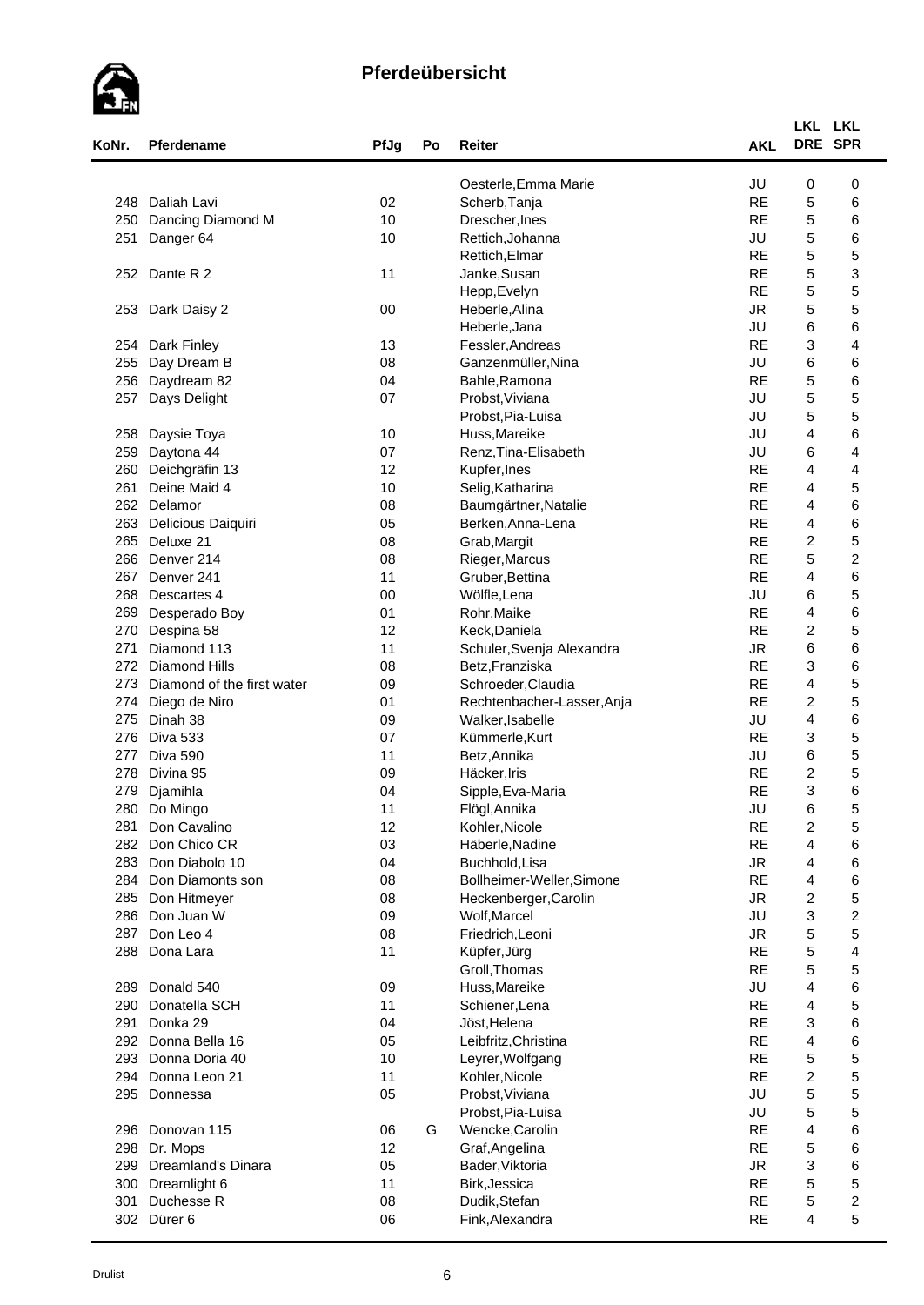

| KoNr. | Pferdename               | PfJg | Po | Reiter                 | <b>AKL</b>      | LKL LKL<br>DRE SPR        |                         |
|-------|--------------------------|------|----|------------------------|-----------------|---------------------------|-------------------------|
| 303   | Dustin 214               | 01   | G  | Buck, Ciara            | JU              | 6                         | 6                       |
| 304   | Dustin Tyme              | 09   |    | Scherer, Alexandra     | <b>RE</b>       | $\mathbf 5$               | 6                       |
| 305   | Ebony-Boy                | 11   |    | Sieger, Sven           | <b>RE</b>       | 5                         | $\boldsymbol{2}$        |
| 306   | El Ninjo 17              | 10   |    | Josic, Dijana          | JU              | 6                         | 5                       |
| 308   | El-Cid 5                 | 03   |    | Heidenreich, Sabine    | <b>RE</b>       | 4                         | 5                       |
| 309   | <b>Electric Termie R</b> | 09   |    | Dorow, Barbara         | <b>RE</b>       | 5                         | 4                       |
| 310   | Elektra K 2              | 05   |    | Krebs, Susanne         | <b>RE</b>       | 4                         | 5                       |
| 311   | Elfchen 3                | 09   |    | Blessing, Wibke        | JU              | 5                         | 6                       |
|       | 312 Elomee               |      |    |                        |                 | 5                         |                         |
|       |                          | 04   |    | Ramminger, Lisa        | <b>JR</b><br>JU | 6                         | 4<br>6                  |
|       |                          |      |    | Ramminger, Anika       | <b>RE</b>       |                           | $\overline{\mathbf{4}}$ |
|       | 313 Elton John 12        | 08   |    | Wall, Oliver           |                 | 5                         |                         |
|       |                          |      |    | Wall, Wolfgang         | <b>RE</b>       | 6                         | 3                       |
|       | 314 EMH Emily            | 08   |    | Janke, Susan           | <b>RE</b>       | 5                         | 3                       |
| 315   | Enick 3                  | 02   |    | Luib, Verena           | <b>RE</b>       | 5                         | 5                       |
|       | 316 Escada 276           | 08   |    | Sperl, Stefanie        | <b>RE</b>       | 6                         | 6                       |
| 317   | Espadero 2               | 06   |    | Schneck, Harald        | <b>RE</b>       | 5                         | 4                       |
| 318   | Esperance 11             | 02   |    | Lieb, Christiane       | <b>RE</b>       | 6                         | 4                       |
| 319   | Esposito 7               | 12   |    | Kuon, David            | <b>RE</b>       | 5                         | 3                       |
| 320   | Espri 26                 | 05   |    | Rittelmann, Christian  | <b>RE</b>       | 6                         | 4                       |
|       |                          |      |    | Rittelmann, Hans-Peter | <b>RE</b>       | 5                         | 4                       |
| 321   | Estella 63               | 03   |    | Nieß, Amelie           | JU              | 6                         | 6                       |
| 322   | Euphorie 25              | 03   |    | Nessensohn, Pauline    | <b>JR</b>       | 6                         | 3                       |
|       | 323 Everdeen             | 11   |    | Kuon, David            | <b>RE</b>       | 5                         | 3                       |
|       | 324 Evi 33               | 02   |    | Büchele, Josef         | <b>RE</b>       | 6                         | 5                       |
|       | 325 Evita CE             | 02   |    | Schelkle, Daniel       | <b>RE</b>       | $\mathbf 5$               | 6                       |
|       |                          |      |    | Grab, Josefine         | <b>RE</b>       | $\overline{4}$            | 6                       |
| 326   | Fair Lady 317            | 97   |    | Jerg, Solveig          | JU              |                           |                         |
| 327   | Falcano                  | 11   |    | Heckenberger, Carolin  | <b>JR</b>       | $\overline{c}$            | 5                       |
| 328   | Fandango 255             | 09   |    | Wagner, Stefan         | <b>RE</b>       | $\overline{\mathbf{4}}$   | 5                       |
| 330   | Fanny 735                | 12   |    | Schneck, Harald        | <b>RE</b>       | 5                         | 4                       |
| 331   | Farina 858               | 01   |    | Wiedmann, Vanessa      | JU              | 6                         | 6                       |
|       | 332 Fashion Week 4       | 10   |    | Brickenstein, Lotte    | JU              | 5                         | 6                       |
| 333   | Fay Lovsky               | 10   |    | Kunze, Ramona          | <b>RE</b>       | 5                         | 3                       |
|       | 334 FBW Future           | 03   |    | Oettlin, Saskia        | JU              | 5                         | 6                       |
| 335   | <b>FBW Samba Time</b>    | 04   |    | Grab, Margit           | <b>RE</b>       | $\boldsymbol{2}$          | 5                       |
| 336   | <b>Fearless Felix</b>    | 12   |    | Bopp, Marie            | JU              | 4                         | 6                       |
|       |                          |      |    | Bopp, Joachim          | <b>RE</b>       | 3                         | 5                       |
| 337   | Federwolke 7             | 13   |    | Kohler, Nicole         | <b>RE</b>       | $\boldsymbol{2}$          | 5                       |
|       | 338 Felino Fly           | 11   |    | Springer, Franziska    | <b>RE</b>       | $\mathbf 5$               | 5                       |
| 339   | Feliz Navidad 6          | 12   |    | Kohler, Nicole         | <b>RE</b>       | $\overline{c}$            | 5                       |
| 340   | Fellow 148               | 12   |    | Luib, Verena           | <b>RE</b>       | 5                         | 5                       |
| 341   | Fenaro 2                 | 05   |    | Oesterle, Anna Lena    | JU              | 6                         | 6                       |
|       |                          |      |    | Oesterle, Emma Marie   | JU              | 0                         | $\mathbf 0$             |
|       | 342 Fenia 29             | 03   |    | Heidenreich, Sarah     | JU              | 4                         | 6                       |
|       | 343 Fiaccola xx          | 07   |    | Graf, Talitha          | JU              | 0                         | $\mathbf 0$             |
|       | 344 Fill 8               | 10   |    | Friedrich, Hannah      | <b>RE</b>       | 6                         | 6                       |
|       |                          |      |    | Zeller, Manuela        | <b>RE</b>       | 5                         | 5                       |
|       | 345 Filou 1719           | 04   |    | Aierstok, Sabrina      | JU              | 5                         | 5                       |
|       | 346 Finch Hatton 7       | 12   |    | Kraft, Janine          | <b>RE</b>       | $\overline{\mathbf{4}}$   | 5                       |
| 347   | Fine Goldy               | 09   |    | Volschenk, Kira        | JU              | 6                         | 6                       |
|       | 348 Finessa 37           | 11   |    | Kohler, Nicole         | <b>RE</b>       | $\overline{c}$            | 5                       |
| 349   | Finja 117                | 06   |    | Ritzal, Tim            | <b>JR</b>       | 5                         | 4                       |
|       | 350 Flair 222            | 09   |    | Hofstadt, Petra        | <b>RE</b>       | 4                         | 6                       |
| 351   | Fleur 418                | 09   |    | Janke, Susan           | <b>RE</b>       | $\mathbf 5$               | 3                       |
|       | 352 Floh 190             | 04   |    | Walk, Franziska        | <b>JR</b>       | 5                         | 6                       |
|       | 353 Florestiano K        | 07   |    | Zingler, Sabrina       | <b>JR</b>       | 3                         | 5                       |
|       | 354 Floretto G           | 06   |    | Mühlen, Ellen          | <b>RE</b>       | $\ensuremath{\mathsf{3}}$ | 5                       |
|       |                          |      |    |                        | <b>JR</b>       |                           |                         |
|       | 355 Florida Keys         | 01   |    | Stutzmiller, Katrin    | <b>RE</b>       | 6<br>$\overline{c}$       | 3<br>6                  |
|       | 356 Floristin 13         | 03   |    | Fischbach, Alexandra   |                 |                           |                         |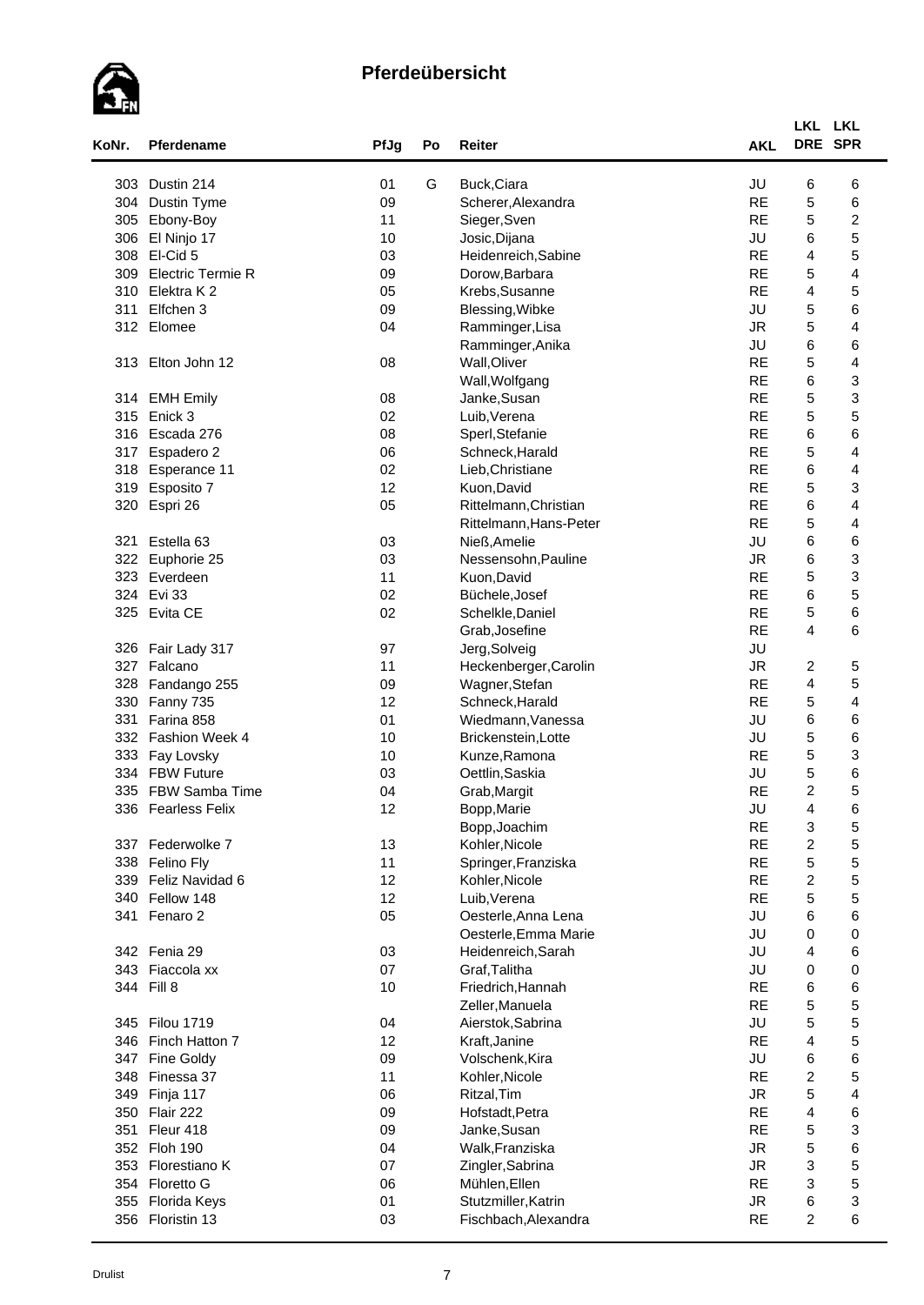

| KoNr.      | Pferdename              | PfJg     | Po     | <b>Reiter</b>             | <b>AKL</b> | LKL LKL<br>DRE SPR |                         |  |
|------------|-------------------------|----------|--------|---------------------------|------------|--------------------|-------------------------|--|
|            | 357 Fly 111             | 07       |        | Jerg, Michaela            | <b>RE</b>  | 6                  | 5                       |  |
|            | 358 Fly with me 2       | 02       |        | Wolf, Marcel              | JU         | 3                  | $\overline{\mathbf{c}}$ |  |
| 359        | For Me 28               | 04       |        | Füß, Michael              | <b>RE</b>  | 5                  | $\boldsymbol{2}$        |  |
| 360        | Four Seasons 17         | 08       |        | Nizik, Franca             | JU         | 4                  | 6                       |  |
| 361        | Franklin 49             | 07       |        | Schmeier, Carina          | JU         | 6                  | 6                       |  |
|            | 362 Franzel 6           | 10       |        | Kohler, Nicole            | <b>RE</b>  | $\overline{c}$     | 5                       |  |
|            | 363 Frido 36            | 11       |        | Nieß, Amelie              | JU         | 6                  | 6                       |  |
|            | 364 Fürst Franz 5       | 09       |        | Gräser, Cathrine          | <b>RE</b>  | 4                  | 5                       |  |
|            | 365 Fürstenberger       | 12       |        | Maier, Lukas              | <b>RE</b>  | 5                  | 5                       |  |
|            | 366 Fürstin Luna        | 10       |        | Traub, Patricia           | <b>RE</b>  | 6                  | 6                       |  |
| 367        | Gallapagos 2            | 06       |        | Leibfritz, Nadine         | <b>JR</b>  | $\mathbf 5$        | 6                       |  |
| 368        | Gefion S                | 12       |        | Schmidinger, Anna         | ${\sf JR}$ | $\mathbf 5$        | 4                       |  |
| 369        | Genesis H               | 11       |        | Jäger, Carmen             | <b>RE</b>  | 6                  | 4                       |  |
|            |                         |          |        | Bendel, Hartwig           | <b>RE</b>  | 5                  | 2                       |  |
|            |                         |          |        | Zimmerer, Victoria Sophie | JU         | 6                  | 6                       |  |
| 370<br>372 | Georgina K<br>Ghandi 87 | 03<br>01 | G<br>G | Reich, Lara               | JU         | 0                  | 0                       |  |
| 373        | Gimona                  | 11       |        |                           | <b>RE</b>  | 5                  | 3                       |  |
|            |                         |          |        | Ege, Ernst                |            |                    |                         |  |
| 374        | <b>Ginger Lily</b>      | 11       | G      | Ehrenfeld, Melanie        | <b>RE</b>  | 3                  | 6                       |  |
| 375        | Gino D'Acampo           | 03       |        | Bertram, Dagmar           | <b>RE</b>  | 4                  | 5                       |  |
| 376        | Giovanni 166            | 02       |        | Lerch, Heribert           | <b>RE</b>  | 5                  | 3                       |  |
| 377        | Gizmo 95                | 02       |        | Leibfritz, Christina      | <b>RE</b>  | 4                  | 6                       |  |
| 378        | Gladdys girl            | 03       |        | Hack, Lisa                | JU         | 4                  | 6                       |  |
| 379        | Glasgow 28              | 11       |        | Ege, Ernst                | <b>RE</b>  | 5                  | 3                       |  |
| 380        | Glenn-Marina            | 03       |        | Wagner, Bianca            | JU         | 6                  | 5                       |  |
| 381        | Glissy 2                | 01       |        | Aierstok, Sabrina         | JU         | 5                  | 5                       |  |
| 382        | Gojana 2                | 99       |        | Zimmerer, Victoria Sophie | JU         | 6                  | 6                       |  |
| 383        | Golden Angel 12         | 11       |        | Bendel, Reinhold          | <b>RE</b>  | 5                  | 5                       |  |
| 384        | Goldstück 8             | 05       |        | Zahn, Barbara             | <b>RE</b>  | 3                  | 5                       |  |
| 385        | Grace 444               | 13       |        | Winter, Sabine            | <b>RE</b>  | 6                  | 4                       |  |
| 386        | Graf Jack               | 08       |        | Zeller, Manuela           | <b>RE</b>  | 5                  | 5                       |  |
|            |                         |          |        | Bauer, Alexandra          | <b>JR</b>  | 5                  | 3                       |  |
|            |                         |          |        | Leichtle, Franziska       | <b>RE</b>  | 6                  | 6                       |  |
| 387        | Graf Oberschwaben       | 06       |        | Hänle, Franziska          | <b>RE</b>  | 5                  | 4                       |  |
| 388        | Grande 172              | $00\,$   |        | Winter, Sabine            | <b>RE</b>  | 6                  | 4                       |  |
|            |                         |          |        | Winter, Christoph         | JU         | 6                  | 6                       |  |
|            | 389 Grape lvy           | 13       | G      | Ehrenfeld, Melanie        | <b>RE</b>  | 3                  | 6                       |  |
|            | 390 Greta 133           | 03       | G      | Flögl, Annika             | JU         | 6                  | 5                       |  |
| 391        | Greyzy VEC              | 12       |        | Leising, Julia            | <b>RE</b>  | 6                  | 3                       |  |
| 392        | Guardian Angel 27       | 11       |        | Kupfer, Ines              | <b>RE</b>  | 4                  | 4                       |  |
| 393        | Hannah 55               | 09       |        | Büchele, Josef            | <b>RE</b>  | 6                  | 5                       |  |
|            | 394 Hapache             | 12       |        | Rundel, Ralf              | <b>RE</b>  | 5                  | $\boldsymbol{2}$        |  |
|            |                         |          |        | Rundel, Marc              | <b>RE</b>  | 5                  | 3                       |  |
|            | 395 Harvey Ho           | 11       |        | Birkenmayer, Christoph    | <b>RE</b>  | 4                  | 4                       |  |
|            |                         |          |        | Preiß, Antonia            | <b>JR</b>  | 5                  | 5                       |  |
|            | 396 Havanna UP-S        | 07       |        | Bux, Ariane               | <b>RE</b>  | 4                  | 5                       |  |
| 397        | Hemingway 57            | 05       |        | Dannenmann, Catharina     | JU         | 4                  | 5                       |  |
| 398        | <b>Henkel's Casall</b>  | 10       |        | Ege, Ernst                | <b>RE</b>  | 5                  | 3                       |  |
| 399        | Herzenswunsch 4         | 07       |        | Appel, Lea                | <b>RE</b>  | 3                  | 6                       |  |
| 400        | Hidalgo 193             | 12       |        | Rundel, Ralf              | <b>RE</b>  | 5                  | $\boldsymbol{2}$        |  |
|            |                         |          |        | Rundel, Marc              | <b>RE</b>  | 5                  | 3                       |  |
| 401        | Highway 29              | 04       |        | Bögner, Julia             | <b>RE</b>  | $\boldsymbol{2}$   | 6                       |  |
| 402        | Hollister 19            | 12       |        | Eppinger-Lütkemeier, Anne | <b>RE</b>  | $\boldsymbol{2}$   | 4                       |  |
|            | 403 Holsteins Dancer    | 07       | G      | Rettich, Johanna          | JU         | 5                  | 6                       |  |
| 404        | Hot Chilli Pepper 2     | 08       |        | Diesenbacher, Sara        | <b>RE</b>  | 4                  | 6                       |  |
| 405        | Iberia 29               | 07       |        | Haible, Celine            | JU         | 5                  | 4                       |  |
| 406        | Illusion 74             | 08       |        | Meyer, Selina             | <b>JR</b>  | 6                  | 6                       |  |
| 407        | Indira 183              | 07       |        | Hölz, Aline               | JU         | 6                  | 6                       |  |
| 408        | Ismo F                  | 11       |        | Huss, Patricia            | <b>RE</b>  | $\mathbf 5$        | 5                       |  |
| 409        | Jacira                  | 03       | G      | Semle, Luisa              | JU         | 6                  | 6                       |  |
|            |                         |          |        |                           |            |                    |                         |  |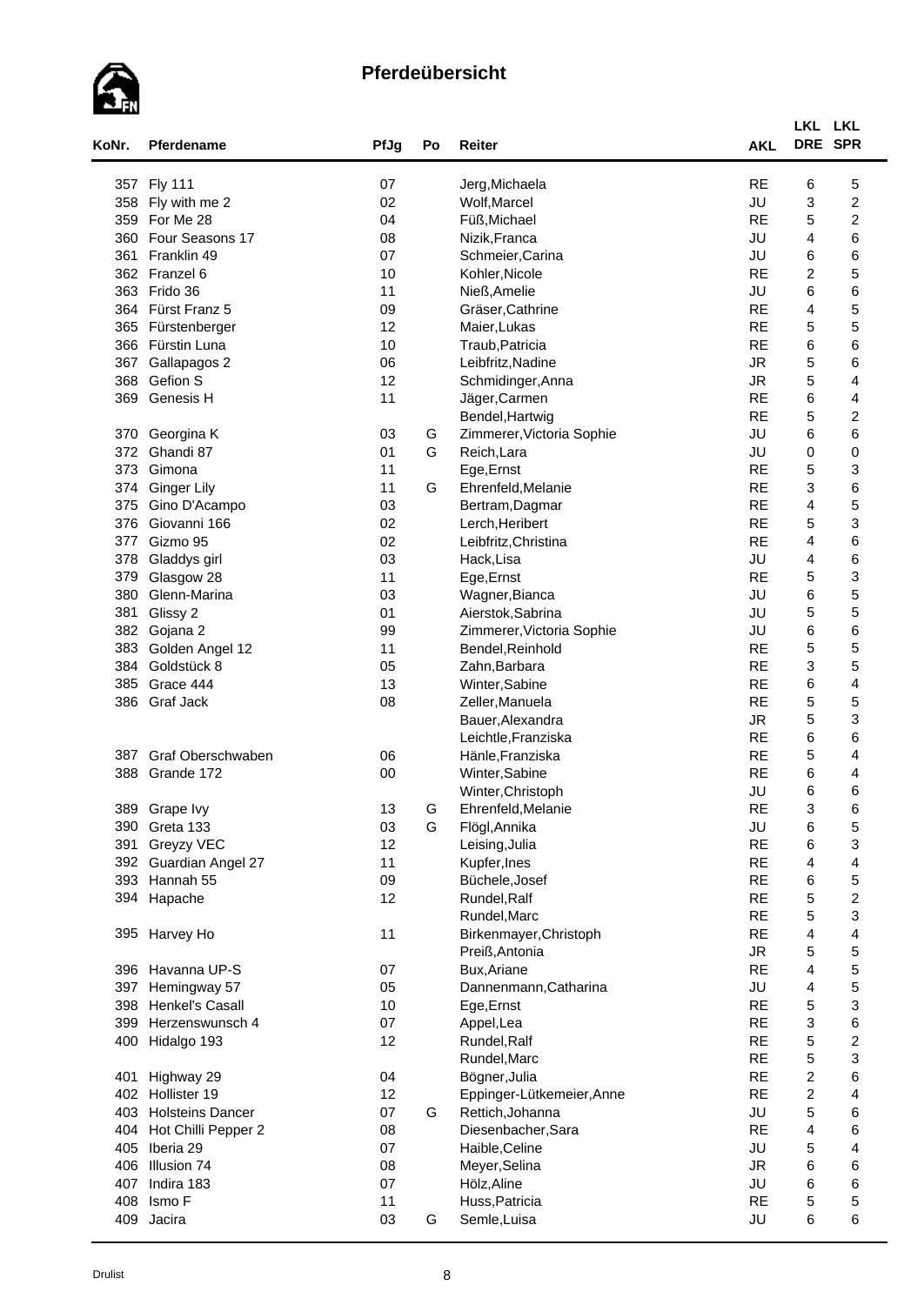

| KoNr. | Pferdename               | PfJg   | Po | Reiter                    | <b>AKL</b>      | LKL LKL<br>DRE SPR        |                         |
|-------|--------------------------|--------|----|---------------------------|-----------------|---------------------------|-------------------------|
| 410   | Jacko 60                 | 03     | M  | Harnau, Leander           | JU              | 0                         | 0                       |
| 411   | Jackob 3                 | 12     |    | Füß, Michael              | <b>RE</b>       | 5                         | $\boldsymbol{2}$        |
| 412   | Jalisco 27               | 08     |    | Füß, Michael              | <b>RE</b>       | 5                         | $\overline{\mathbf{c}}$ |
| 413   | Jazzmin                  | 09     |    | Probst, Viviana           | JU              | 5                         | 5                       |
|       |                          |        |    | Probst, Pia-Luisa         | JU              | 5                         | 5                       |
|       | 414 Jet Set Girl         | 06     |    | Wolff, Madlen             | JU              | 5                         | 4                       |
| 415   | Junior's Josy            | 09     |    | Nessensohn, Pauline       | <b>JR</b>       | 6                         | 3                       |
| 416   | Just Magic 4             | 12     |    | Kohler, Nicole            | <b>RE</b>       | $\overline{c}$            | 5                       |
| 417   | Kaiserstolz 5            | 10     |    | Lott, Melanie             | <b>RE</b>       | 4                         | $\overline{\mathbf{4}}$ |
| 418   | <b>Karibik Kiss</b>      | 05     |    | Ehrenfeld, Melanie        | <b>RE</b>       | 3                         | 6                       |
| 419   | Kartega van't Vijvershof | 10     |    | Kunze, Ramona             | <b>RE</b>       | 5                         | 3                       |
| 420   | Keldonna vd Potaarde     | 10     |    | Dudik, Stefan             | <b>RE</b>       | 5                         | $\boldsymbol{2}$        |
| 421   | Kim-young R              | 09     |    | Mayer, Tobias             | <b>RE</b>       | 5                         | 3                       |
| 422   | Kir Royal 82             | 03     |    | Fischbach, Alexandra      | <b>RE</b>       | $\overline{c}$            | 6                       |
| 424   | Koncurrent               | 99     | G  | Zimmerer, Victoria Sophie | JU              | 6                         | 6                       |
| 425   | Kroko 2                  | 02     |    | Kiesel, Anja              | <b>RE</b>       | 6                         | 5                       |
| 426   | Kuba Libre S             | 10     | G  | Trowitzsch, Katharina     | JU              | 0                         | $\pmb{0}$               |
|       | 427 L'Orna               | 01     | G  | Bruggesser, Franziska     | JU              | 6                         | 5                       |
| 428   | La Cucaracha 9           | 06     |    | Dudik, Stefan             | <b>RE</b>       | 5                         | $\boldsymbol{2}$        |
| 429   | La Fayette 36            | 01     |    | Dannenmann, Catharina     | JU              | 4                         | 5                       |
| 430   | La Maya                  | 05     |    | Wagner, Bianca            | JU              | 6                         | 5                       |
| 431   | La Rochelle 44           | 08     |    | Kunz, Kristina            | <b>RE</b>       | $\ensuremath{\mathsf{3}}$ | 5                       |
|       | 432 La vida loca 10      | 08     |    | Kuon, David               | <b>RE</b>       | 5                         | 3                       |
|       |                          |        |    |                           | JU              | 6                         | 5                       |
|       | 433 Lacash - S           | 03     |    | Kibler, Hannah            |                 |                           |                         |
|       |                          |        |    | Kibler, Denise            | JU<br><b>RE</b> | 6                         | 5                       |
|       | 434 Lacucina B           | 09     |    | Bochtler, Carolin         |                 | 4                         | 6                       |
| 435   | Lady Colour K            | 11     |    | Kästle, Theresa           | JU              | 6                         | 4                       |
| 436   | <b>Lady Darcy</b>        | 11     |    | Giersch, Joachim          | <b>RE</b>       | 4                         | 4                       |
| 437   | Laguna 99                | 02     |    | Fetzer, Ina               | <b>JR</b>       | 5                         | 5                       |
|       |                          |        |    | Kiralj, Jeanine           | <b>JR</b>       | 6                         | 6                       |
| 438   | Lalahari                 | 11     |    | Kovacic, Corina           | <b>RE</b>       | 6                         | 4                       |
|       |                          |        |    | Mainier, Valentin         | <b>RE</b>       | 5                         | $\overline{c}$          |
| 439   | Landfürstin S            | 09     |    | Schmidinger, Anna         | <b>JR</b>       | 5                         | $\overline{\mathbf{4}}$ |
| 440   | Lantana 106              | 09     |    | Schmitt, Martina          | <b>RE</b>       | $\overline{\mathbf{4}}$   | 6                       |
| 441   | Lara G                   | 07     |    | Rebholz, Laura            | <b>RE</b>       | 6                         | 5                       |
|       | 442 Lascada 15           | 11     |    | Eppinger-Lütkemeier, Anne | <b>RE</b>       | $\overline{2}$            | 4                       |
| 443   | Laurens 7                | 11     |    | Klopfer, Friederike       | <b>JR</b>       | $\mathbf 5$               | 6                       |
|       |                          |        |    | Eppinger-Lütkemeier, Anne | <b>RE</b>       | $\overline{c}$            | 4                       |
|       | 444 Laurestan 2          | 09     |    | Fischbach, Alexandra      | <b>RE</b>       | $\overline{c}$            | 6                       |
| 445   | Lavarina 3               | 11     |    | Sieger, Sven              | <b>RE</b>       | 5                         | $\overline{\mathbf{c}}$ |
| 446   | Layla 50                 | 08     |    | Roth, Christian           | <b>RE</b>       | 5                         | 3                       |
| 447   | Le Dauphin               | 02     |    | Wrobel, Christina         | <b>RE</b>       | 6                         | 3                       |
| 448   | Le Pilotto               | 07     |    | Flögl, Annika             | JU              | 6                         | 5                       |
| 449   | Leandra 212              | 09     |    | Mainier, Valentin         | <b>RE</b>       | 5                         | $\boldsymbol{2}$        |
| 450   | Leandro 190              | 11     |    | Sieger, Sven              | <b>RE</b>       | 5                         | $\overline{c}$          |
| 451   | Lennox 205               | 01     |    | Kästle, Theresa           | JU              | 6                         | $\overline{\mathbf{4}}$ |
|       | 452 Lennox 405           | 11     |    | Brauchle, Vera            | <b>RE</b>       | 6                         | 6                       |
|       | 453 Lenny 50             | 03     |    | Friedrich, Sarah          | JU              | 6                         | 6                       |
| 454   | Lenny 71                 | 09     |    | Wildermuth, Lara          | JU              | 6                         | 6                       |
| 455   | Lenox Louis 3            | 05     |    | Dom, Fabiola              | <b>RE</b>       | 5                         | 4                       |
|       | 456 Lenz 60              | 11     |    | Ahhy, Heike               | <b>RE</b>       | $\overline{4}$            | 3                       |
| 457   | Leonardo 685             | 02     |    | Bollheimer-Weller, Simone | <b>RE</b>       | 4                         | 6                       |
| 458   | Leoville K               | 13     |    | Gruber, Bettina           | <b>RE</b>       | 4                         | 6                       |
| 459   | Let's go 117             | 09     |    | Maier, Marc               | <b>RE</b>       | 5                         | 3                       |
| 460   | Letz Fetz 3              | 05     |    | Büchele, Josef            | <b>RE</b>       | 6                         | 5                       |
| 462   | Liberty 339              | 07     |    | Klein, Franziska          | <b>JR</b>       | 6                         | 5                       |
| 463   | Ligardo                  | 12     |    | Ganter, Laura             | <b>JR</b>       | 6                         | 5                       |
| 464   | Lightfire-Caith          | 06     |    | Heinzelmann, Steffen      | <b>RE</b>       | 5                         | 3                       |
| 465   | Lightning 73             | $00\,$ |    | Sperl, Stefanie           | <b>RE</b>       | 6                         | 6                       |
|       |                          |        |    |                           |                 |                           |                         |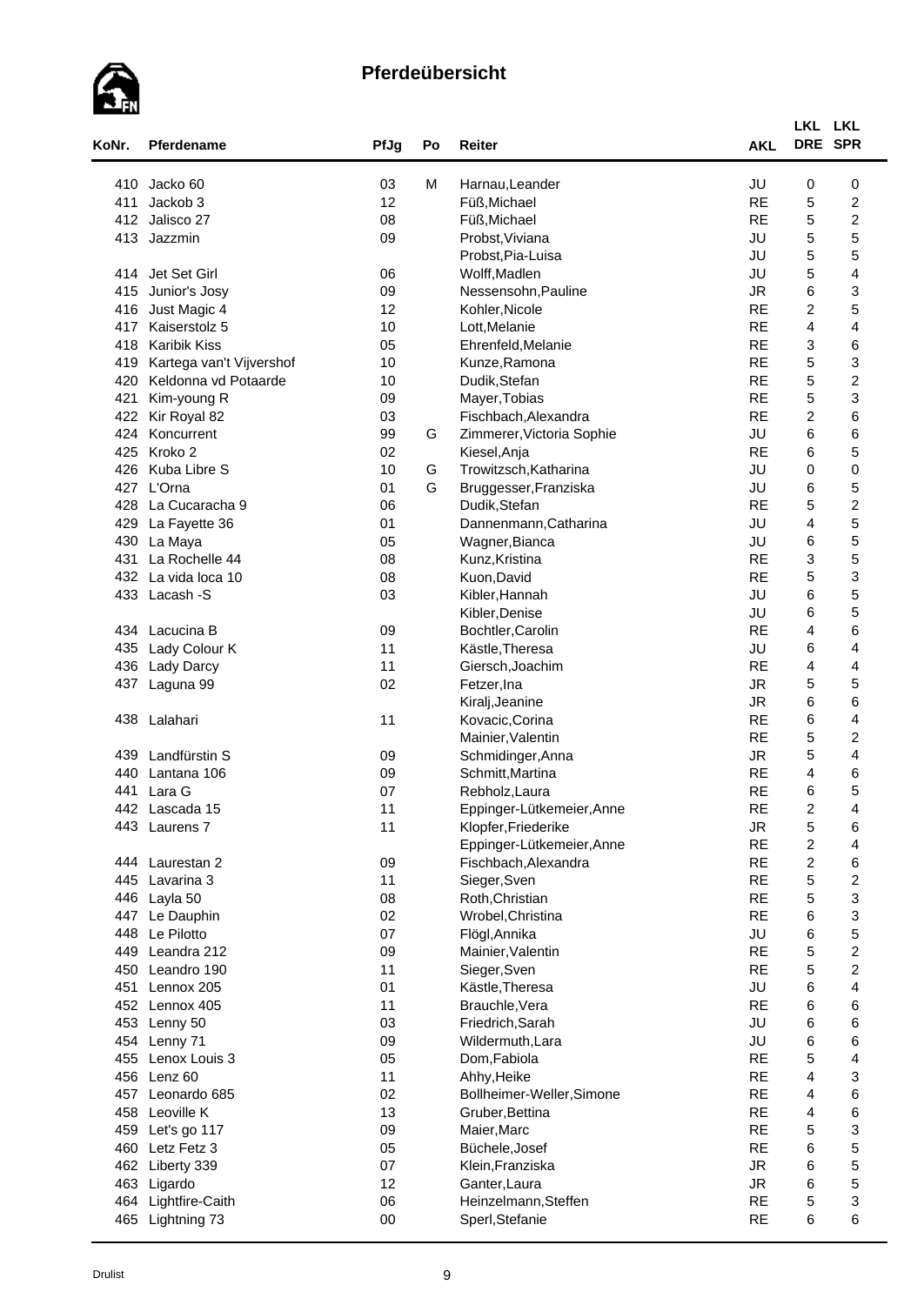

| KoNr. | Pferdename                     | PfJg   | Po | Reiter                    | <b>AKL</b> | LKL LKL<br>DRE SPR |                  |  |
|-------|--------------------------------|--------|----|---------------------------|------------|--------------------|------------------|--|
| 466   | Lillyfee 51                    | 12     |    | Wrobel, Christina         | <b>RE</b>  | 6                  | 3                |  |
| 467   | Lilou 5                        | 06     |    | Wölfle, Lena              | JU         | 6                  | 5                |  |
| 468   | Lingh Lady                     | 12     |    | Eppinger-Lütkemeier, Anne | <b>RE</b>  | $\overline{c}$     | 4                |  |
| 469   | Little Rock 38                 | 08     |    | Jäger, Horst              | <b>RE</b>  | 5                  | 3                |  |
| 470   | Little Sunshine 33             | 12     |    | Eberle, Anna-Marietta     | <b>RE</b>  | 5                  | 4                |  |
|       |                                |        |    | Sieger, Sven              | <b>RE</b>  | 5                  | $\boldsymbol{2}$ |  |
| 471   | Loca Por Ti                    | 05     |    | Kibler, Hannah            | JU         | 6                  | 5                |  |
|       |                                |        |    | Kibler, Denise            | JU         | 6                  | 5                |  |
|       | 472 Locksley 16                | 01     |    | Dörr, Annika-Berenike     | JU         | 4                  | 6                |  |
|       | 473 Lolita 235                 | 10     |    | Mayer, Tobias             | <b>RE</b>  | 5                  | 3                |  |
|       | 474 Looks like riccioli        | 08     |    | Thoma, Viviane            | JU         | 4                  | 6                |  |
|       | 475 Lorbas 281                 | 08     |    | Maier, Marc               | <b>RE</b>  | $\mathbf 5$        | 3                |  |
|       | 476 Lord Lennox V              | 04     |    | Eberhard, Lukas           | <b>JR</b>  | 5                  | 3                |  |
| 477   | Lord Urban                     | 12     |    | Leichtle, Franziska       | <b>RE</b>  | 6                  | 6                |  |
| 478   | Lordana KH                     | 09     |    | Harnau, Klaus             | <b>RE</b>  | 5                  | 4                |  |
| 479   | Lordiz                         | 08     |    | Wrobel, Christina         | <b>RE</b>  | 6                  | 3                |  |
| 480   | Lou 68                         | 07     |    | Ladel, Siri               | <b>JR</b>  | 6                  | 6                |  |
| 481   | Louis 302                      | 09     |    | Dörr, Annika-Berenike     | JU         | 4                  | 6                |  |
| 482   | Louis 338                      | 12     |    | Fessler, Andreas          | <b>RE</b>  | 3                  | $\overline{4}$   |  |
|       | 483 Louisa 34                  | 03     |    | Heckenberger, Carolin     | <b>JR</b>  | $\boldsymbol{2}$   | 5                |  |
|       | 484 Love Affaire Vitseroel     | 11     |    | Dudik, Stefan             | <b>RE</b>  | 5                  | $\boldsymbol{2}$ |  |
|       | 485 Luca 163                   | 06     |    | Fuchs, Selin Marie        | JU         | 4                  | 5                |  |
|       | 486 Luckie Lou                 | 03     |    | Keller, Sophia            | JU         | 6                  | 6                |  |
| 487   | Lucky Top 2                    | 09     |    | Kümmerle, Philipp Carlos  | <b>RE</b>  | 5                  | 3                |  |
| 488   | Lügenbaron                     | 07     |    | Büchele, Josef            | <b>RE</b>  | 6                  | 5                |  |
| 489   | Lulu 128                       | 10     |    | Kunze, Ramona             | <b>RE</b>  | 5                  | 3                |  |
| 490   | Luna May                       | 02     |    | Bauer, Alexandra          | <b>JR</b>  | 5                  | 3                |  |
| 491   | Lyjanera K                     | 12     |    | Kästle, Franziska         | JU         | 6                  | 4                |  |
|       | 492 Lyndor                     | 10     |    | Sperl, Stefanie           | <b>RE</b>  | 6                  | 6                |  |
| 493   | <b>Magical Prince Charming</b> | 06     | G  | Mittich, Stephanie        | <b>RE</b>  | 4                  | 5                |  |
| 494   | Maloney                        | 11     |    | Eberle, Dieter            | <b>RE</b>  | 5                  | 3                |  |
| 495   | Mastro's Joel                  | 08     | G  | Leyrer, Alina             | JU         | 6                  | 6                |  |
| 496   | Max Murray                     | 10     |    | Semle, Luisa              | JU         | 6                  | 6                |  |
| 497   | Millerin                       | 09     |    | Guggenberger, Lisa        | <b>RE</b>  | $\mathbf 5$        | 3                |  |
| 498   | Misses Jones                   | 11     |    | Schmid, Dorothee          | <b>RE</b>  | 5                  | 3                |  |
|       | 499 Mister Big Bonfire         | $00\,$ |    | Ehrenfeld, Melanie        | RE         | 3                  | 6                |  |
|       | 500 Monaco 117                 | 06     |    | Nagy, Eleonora Astrid     | <b>RE</b>  | 5                  | 5                |  |
| 501   | Montana 668                    | 06     |    | Dannenmann, Catharina     | JU         | 4                  | 5                |  |
|       | 502 Mozart 242                 | 02     |    | Hagel, Julia              | JU         | 6                  | 6                |  |
|       |                                |        |    | Hafner, Nina              | JU         | 6                  | 6                |  |
|       | 503 Mr. Bubble SG              | 11     | G  | Sauter, Liv Emma          | JU         | 6                  | 6                |  |
|       | 504 Mr. White Socks            | 04     |    | Romano, Tanja             | <b>RE</b>  | 4                  | 4                |  |
|       | 505 My Lord Quidam             | 11     |    | Haible, Celine            | JU         | 5                  | 4                |  |
|       | 506 Nabuco 19                  | 02     |    | Kästle, Franziska         | JU         | 6                  | 4                |  |
|       | 507 Nanou 17                   | 96     |    | Schierloh, Maren          | JU         | 0                  | $\mathbf 0$      |  |
|       | 508 Nice Girl 18               | 09     |    | Erne, Elena               | <b>JR</b>  | 6                  | 6                |  |
|       | 510 Nino 245                   | 05     |    | Zimmermann, Annika        | JU         | 4                  | 6                |  |
| 511   | Notre Ami B                    | 03     | G  | Nufer, Yasmin             | JU         | 4                  | 5                |  |
|       | 512 Nura 6                     | 99     | G  | Werner, Leonie            | JU         | 0                  | $\mathbf 0$      |  |
|       | 513 Oscar 111                  | 10     |    | Bauer, Alexandra          | <b>JR</b>  | 5                  | 3                |  |
|       |                                |        |    | Bailer, Rebecca           | <b>RE</b>  | 5                  | 5                |  |
|       |                                |        |    | Hagel, Julia              | JU         | 6                  | 6                |  |
|       |                                |        |    | Hafner, Nina              | JU         | 6                  | 6                |  |
|       | 514 Ostwind 59                 | 12     |    | Füß, Michael              | <b>RE</b>  | 5                  | $\overline{c}$   |  |
|       | 515 Otto 182                   | 11     |    | Schneck, Harald           | <b>RE</b>  | 5                  | 4                |  |
|       | 516 Paco Blue van't Breezerhof | 11     |    | Rundel, Ralf              | <b>RE</b>  | 5                  | $\boldsymbol{2}$ |  |
|       |                                |        |    | Rundel, Marc              | <b>RE</b>  | 5                  | 3                |  |
| 517   | Pamina 368                     | $00\,$ |    | Kästle, Jannik            | JU         | 6                  | 6                |  |
|       | 518 Pardon mon Ami             | 02     |    | Nagel, Tanja              | <b>RE</b>  | 3                  | 4                |  |
|       |                                |        |    |                           |            |                    |                  |  |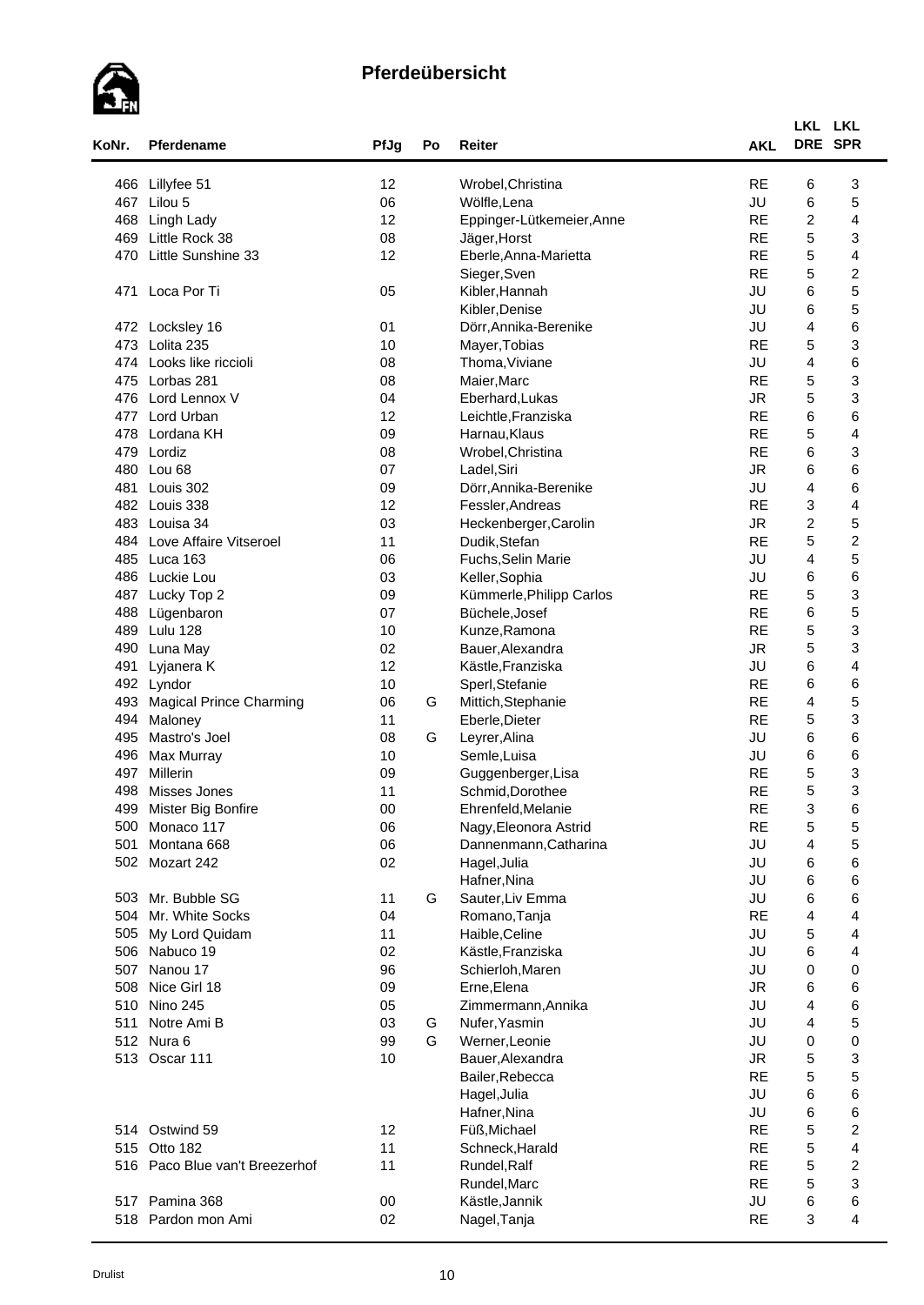

| KoNr. | Pferdename               | PfJg   | Po | <b>Reiter</b>             | <b>AKL</b> | LKL LKL                   | DRE SPR                 |
|-------|--------------------------|--------|----|---------------------------|------------|---------------------------|-------------------------|
|       |                          |        |    |                           |            |                           |                         |
| 519   | Pauline 433              | 11     |    | Maier, Marc               | <b>RE</b>  | 5                         | 3                       |
| 520   | <b>PBM Cantarella</b>    | 06     |    | Pfefferle, Sabrina        | <b>RE</b>  | $\overline{c}$            | 5                       |
| 521   | PBM Lovely Lady          | 09     |    | Pfefferle, Sabrina        | <b>RE</b>  | $\overline{c}$            | 5                       |
|       | 522 PBM USA              | 05     |    | Wolf, Marcel              | JU         | 3                         | $\boldsymbol{2}$        |
| 523   | Pequena 4                | 98     |    | Reich, Stefanie           | <b>RE</b>  | 6                         | 6                       |
|       |                          |        |    | Hafner, Hannah            | JU         | 0                         | $\mathbf 0$             |
|       | 524 Petit Rose           | 07     |    | Leising, Julia            | <b>RE</b>  | 6                         | 3                       |
|       |                          |        |    | Leising, Katharina        | <b>JR</b>  | 6                         | 3                       |
|       | 525 Picaro 67            | 99     |    | Kath, Angela              | JU         | 5                         | 6                       |
| 526   | Piccolina 73             | 05     |    | Gau, Andrea               | <b>RE</b>  | 6                         | 3                       |
|       |                          |        |    | Kibler, Hannah            | JU         | 6                         | 5                       |
| 527   | Pikadero 4               | 03     |    | Wolf, Marcel              | JU         | 3                         | $\boldsymbol{2}$        |
| 528   | Pocalina 3               | 05     |    | Haible, Celine            | JU         | 5                         | 4                       |
| 529   | Poco Loco 4              | 01     |    | Sperl, Stefanie           | <b>RE</b>  | 6                         | 6                       |
| 530   | <b>Powerful Pinta</b>    | 07     |    | Espenhahn, Eva-Maria      | JU         | 6                         | 5                       |
| 531   | Puertofina               | 09     |    | Kuon, David               | <b>RE</b>  | 5                         | 3                       |
| 532   | Qamarah                  | 08     |    | Häcker, Iris              | <b>RE</b>  | $\boldsymbol{2}$          | 5                       |
| 533   | Quadrofina 2             | 12     |    | Schelkle, Daniel          | <b>RE</b>  | 5                         | 6                       |
| 534   | Quajaro                  | 08     |    | Gretzinger, Barbara       | <b>RE</b>  | 5                         | $\overline{4}$          |
| 535   | Quando 37                | 05     |    | Nagel, Tanja              | <b>RE</b>  | $\ensuremath{\mathsf{3}}$ | $\overline{\mathbf{4}}$ |
| 536   | Quando Quando D          | 09     |    | Dauser, Annika            | <b>RE</b>  | 6                         | 5                       |
| 537   | Quattro's Lewinjo        | 01     |    | Wolf, Marcel              | JU         | 3                         | $\boldsymbol{2}$        |
| 538   | Quenelle 3               | 09     |    | Albrecht, Selina          | <b>RE</b>  | 4                         | 5                       |
| 539   | Querida 53               | 06     |    | Wagner, Selin             | <b>JR</b>  | 6                         | 5                       |
| 540   | Qui Libertino            | 06     |    | Springer, Franziska       | <b>RE</b>  | 5                         | 5                       |
| 541   | Quibell SN               | 08     |    | Nisch, Susanne            | <b>RE</b>  | 5                         | 4                       |
| 542   | Quibelle 27              | 11     |    | Schmid, Dorothee          | <b>RE</b>  | 5                         | 3                       |
| 543   | Quidams Boy 2            | 05     |    | Strauß, Justine           | JU         | 0                         | 0                       |
| 544   | Quidditch 41             | 12     |    | Jäger, Carmen             | <b>RE</b>  | 6                         | 4                       |
|       |                          |        |    | Bendel, Hartwig           | <b>RE</b>  | 5                         | $\boldsymbol{2}$        |
| 545   | Quiet Please S           | 07     |    | Müller, Lena              | <b>RE</b>  | 5                         | 3                       |
| 546   | Quifilia 4               | 08     |    | Wrobel, Christina         | <b>RE</b>  | 6                         | 3                       |
| 547   | Quin Star                | 07     |    | Jaschinski, Julia         | <b>RE</b>  | 5                         | 3                       |
| 548   | Quinero 7                | 11     |    | Rist, Daniela             | <b>RE</b>  | $\mathbf 5$               | 4                       |
| 549   | Quintana 31              | 05     |    | Kunze, Ramona             | <b>RE</b>  | 5                         | 3                       |
|       | 550 Quintina 30          | 11     |    | Wagner, Selin             | JR         | 6                         | 5                       |
|       | 551 Quinto 80            | 08     |    | Grotthaus, Lisa-Isabel    | <b>RE</b>  | 6                         | $\boldsymbol{2}$        |
|       |                          |        |    | Grotthaus, Kim-Laura      | <b>RE</b>  | 6                         | 3                       |
|       | 552 Quinto 87            | 10     |    | Mayer, Tobias             | <b>RE</b>  | 5                         | 3                       |
|       | 553 Quiro R              | 05     |    | Ischinger, Jana           | <b>JR</b>  | 6                         | 4                       |
|       | 554 Quite nice vL        | 12     |    | Langsdorff, Michaela von  | <b>RE</b>  | 5                         | 5                       |
|       | 555 Raindance NH         | 12     |    | Eppinger-Lütkemeier, Anne | <b>RE</b>  | $\overline{c}$            | 4                       |
| 556   | Ramira 385               | 07     |    | Ott, Isabel               | <b>RE</b>  | 5                         | 5                       |
| 558   | Rapunzel 217             | 11     |    | Bopp, Marie               | JU         | 4                         | 6                       |
|       | 559 Raschid 31           | 01     |    | Wall, Oliver              | <b>RE</b>  | 5                         | 4                       |
|       |                          |        |    | Wall, Wolfgang            | <b>RE</b>  | 6                         | 3                       |
|       | 560 Raven 47             | 05     |    | Bögner, Julia             | <b>RE</b>  | $\boldsymbol{2}$          | 6                       |
| 561   | Renaissance de Noblesse  | 04     |    | Wolf, Marcel              | JU         | 3                         | $\boldsymbol{2}$        |
|       | 562 Resuelto Tüzes       | 09     |    | Steinhauser, Nathalie     | <b>RE</b>  | 5                         | 6                       |
|       | 563 RG Can Carrio        | 13     |    | Grotthaus, Lisa-Isabel    | <b>RE</b>  | 6                         | $\overline{\mathbf{c}}$ |
| 564   | <b>Ria 134</b>           | 08     |    | Luib, Verena              | <b>RE</b>  | 5                         | 5                       |
|       | 565 Rich River           | $00\,$ |    | Demirel, Yeliz            | JU         | 6                         | 6                       |
| 566   | <b>Rising Black Star</b> | 07     |    |                           | <b>RE</b>  | 4                         | 6                       |
|       |                          |        |    | Wencke, Carolin           | <b>RE</b>  |                           | 5                       |
|       | 567 Roberto 51           | $00\,$ |    | Bailer, Rebecca           |            | 5                         |                         |
|       |                          |        |    | Hagel, Julia              | JU         | 6                         | 6                       |
|       |                          |        |    | Hafner, Nina              | JU         | 6                         | 6                       |
|       | 568 Rocco Barocco 3      | 06     |    | Zingler, Sabrina          | <b>JR</b>  | 3                         | 5                       |
| 569   | Rock Royal 2             | 06     |    | Fessler, Andreas          | <b>RE</b>  | 3                         | 4                       |
| 570   | Romance of Red           | $00\,$ |    | Nieß, Amelie              | JU         | 6                         | 6                       |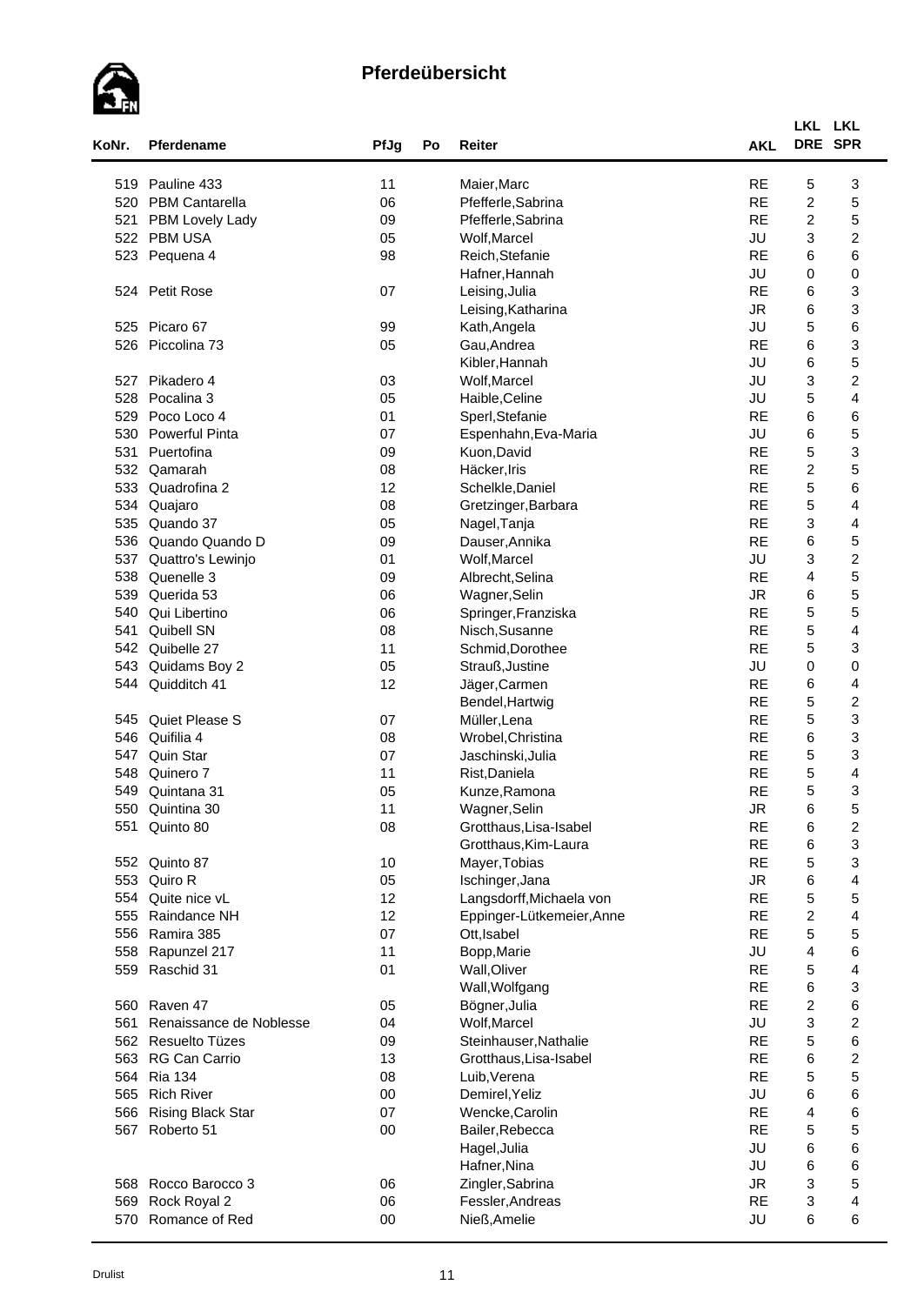

| KoNr. | Pferdename         | PfJg | Po | Reiter                                         | <b>AKL</b> | LKL<br>DRE SPR            | <b>LKL</b>              |  |
|-------|--------------------|------|----|------------------------------------------------|------------|---------------------------|-------------------------|--|
| 571   | Romeo 817          | 08   |    | Jäger, Carmen                                  | <b>RE</b>  | 6                         | 4                       |  |
|       |                    |      |    | Bendel, Hartwig                                | <b>RE</b>  | 5                         | $\boldsymbol{2}$        |  |
| 572   | Ronald W           | 06   |    | Wolf, Marcel                                   | JU         | 3                         | $\overline{\mathbf{c}}$ |  |
| 573   | Ronaldo 65         | 99   |    | Bopp, Marie                                    | JU         | 4                         | 6                       |  |
| 574   | Rosenduft 6        | 12   |    | Gomolka, Jessica                               | <b>RE</b>  | 3                         | 6                       |  |
| 575   | Rosenstolz 36      | 02   |    | Buchmiller, Wolfgang                           | <b>RE</b>  | $\ensuremath{\mathsf{3}}$ | 5                       |  |
| 576   | Rosina 28          | 06   |    | Bopp, Nicole                                   | <b>RE</b>  | $\ensuremath{\mathsf{3}}$ | 5                       |  |
| 577   | Rossini 272        | 08   |    | Sproll, Sinikka                                | <b>RE</b>  | $\overline{4}$            | 4                       |  |
| 578   | Royal Choco        | 09   |    | Birk, Jessica                                  | <b>RE</b>  | 5                         | 5                       |  |
| 579   | Royal Flush W      | 04   |    | Rechtenbacher-Lasser, Anja                     | <b>RE</b>  | $\boldsymbol{2}$          | 5                       |  |
| 580   | Royal Rose 19      | 11   |    | Nessensohn, Pauline                            | <b>JR</b>  | 6                         | 3                       |  |
| 581   | Royal Roxy         | 05   |    | Busch, Constance-Catherina                     | <b>RE</b>  | 5                         | 5                       |  |
| 582   | Royal Santo        | 10   |    | Krause, Claudia                                | <b>RE</b>  | 4                         | 4                       |  |
| 583   | Ruben W            | 07   |    | Bader, Viktoria                                | <b>JR</b>  | 3                         | 6                       |  |
| 584   | Rubens 130         | 99   |    | Giersch, Joachim                               | <b>RE</b>  | $\overline{4}$            | 4                       |  |
| 585   | Rubinessa 2        | 09   |    | Birk, Jessica                                  | <b>RE</b>  | 5                         | 5                       |  |
| 586   | Rubinio 62         | 06   |    |                                                | JU         | 6                         |                         |  |
|       |                    |      |    | Pfister, Nathalie                              | <b>RE</b>  | 5                         | 6<br>5                  |  |
| 587   | Rubinjo R          | 05   |    | Stahl, Madeleine<br>Rechtenbacher-Lasser, Anja | <b>RE</b>  | $\overline{c}$            | 5                       |  |
| 588   |                    | 04   |    | Reusche, Alicia Lena                           | JU         | 6                         | 6                       |  |
|       | Runaway 26         |      |    |                                                | <b>RE</b>  |                           | 5                       |  |
| 589   | Rybanna 2          | 08   |    | Kohler, Nicole                                 |            | $\overline{c}$            |                         |  |
| 590   | Sabatini 17        | 12   |    | Rist, Daniela                                  | <b>RE</b>  | 5                         | 4                       |  |
| 591   | Sahiba ox          | 04   |    | Ihle, Mariana                                  | JU         | 0                         | $\mathbf 0$             |  |
| 592   | Salinera 7         | 08   |    | Angst, Frank                                   | <b>RE</b>  | $\ensuremath{\mathsf{3}}$ | 3                       |  |
| 593   | Salitos 16         | 12   |    | Depfenhart, Beate                              | <b>RE</b>  | 4                         | 5                       |  |
| 595   | Samba-Lion         | 07   |    | Mittich, Stephanie                             | <b>RE</b>  | 4                         | 5                       |  |
| 596   | Sammy Deluxe 3     | 04   |    | Schäfer, Nicole                                | <b>RE</b>  | 3                         | 5                       |  |
| 597   | Sammy Joe 69       | 08   |    | Pachner, Margit                                | <b>RE</b>  | 6                         | 5                       |  |
| 598   | Sandokan 256       | 05   |    | Maier, Marlene                                 | JU         | 6                         | 6                       |  |
| 600   | Santafee 19        | 10   |    | Irlwek, Manuela                                | <b>RE</b>  | 5                         | 5                       |  |
| 601   | Santanos 4         | 03   |    | Wolf, Marcel                                   | JU         | 3                         | $\boldsymbol{2}$        |  |
| 602   | Santino 132        | 08   |    | Schmitt, Martina                               | <b>RE</b>  | $\overline{4}$            | 6                       |  |
| 603   | Security 8         | 12   |    | Buck, Bernd                                    | <b>RE</b>  | $\overline{4}$            | 5                       |  |
| 604   | Seems Off Topic xx | 07   |    | Schneider, Kathrin                             | <b>RE</b>  | 5                         | 6                       |  |
| 605   | Serafino 23        | 09   |    | Halder, Marina                                 | <b>RE</b>  | 4                         | 6                       |  |
| 606   | Seraphino 5        | 06   |    | Schlecker, Sophie                              | <b>JR</b>  | 6                         | 6                       |  |
|       | 607 Serrano 39     | 06   |    | Geprägs, Andrea                                | <b>RE</b>  | 6                         | 6                       |  |
| 608   | Shirkahn 3         | 08   |    | Füß, Michael                                   | <b>RE</b>  | 5                         | $\overline{\mathbf{c}}$ |  |
| 609   | Sierra 105         | 06   |    | Kohler, Nicole                                 | <b>RE</b>  | $\overline{c}$            | 5                       |  |
| 610   | Sinfonie 195       | 10   |    | Grab, Margit                                   | <b>RE</b>  | $\boldsymbol{2}$          | 5                       |  |
|       |                    |      |    | Grab, Stefanie                                 | <b>RE</b>  | $\ensuremath{\mathsf{3}}$ | 6                       |  |
| 611   | Sir Königstal W    | 11   |    | Wolf, Marcel                                   | JU         | $\ensuremath{\mathsf{3}}$ | $\overline{\mathbf{c}}$ |  |
| 612   | Sir Singulord      | 11   |    | Waibel, Joana                                  | <b>RE</b>  | $\mathbf 5$               | 3                       |  |
| 613   | Sirius Black 35    | 13   |    | Kohler, Nicole                                 | <b>RE</b>  | $\overline{c}$            | 5                       |  |
|       | 614 Skandus H      | 03   |    | Hänle, Franziska                               | <b>RE</b>  | 5                         | $\overline{\mathbf{4}}$ |  |
|       | 615 Snow Belle     | 07   |    | Jaschinski, Julia                              | <b>RE</b>  | 5                         | 3                       |  |
|       | 616 Society 7      | 01   |    | Wölfle, Lena                                   | JU         | 6                         | 5                       |  |
| 617   | Solero 41          | 02   |    | Huss, Hannah                                   | JU         | 4                         | 6                       |  |
|       |                    |      |    | Huss, Mareike                                  | JU         | 4                         | 6                       |  |
|       | 618 Soñador        | 09   |    | Waldenmayer, Chriseldis                        | <b>RE</b>  | 5                         | 6                       |  |
| 619   | Sonic Bay          | 08   |    | Rosner, Selina                                 | JU         | 6                         | 5                       |  |
| 620   | Sotschi 12         | 10   |    | Maucher, Erwin                                 | <b>RE</b>  | 5                         | 4                       |  |
| 621   | Sri Lanka 24       | 12   |    | Kunze, Ramona                                  | <b>RE</b>  | 5                         | 3                       |  |
|       | 622 Stakalor       | 12   |    | Waibel, Joana                                  | <b>RE</b>  | 5                         | 3                       |  |
| 623   | Stakkaluna         | 10   |    | Guggenberger, Lisa                             | <b>RE</b>  | 5                         | 3                       |  |
|       | 624 Stakkatino     | 12   |    | Heinzelmann, Simon                             | <b>RE</b>  | 5                         | $\overline{\mathbf{4}}$ |  |
|       |                    |      |    | Mellinghoff, Anne                              | <b>RE</b>  | $\overline{4}$            | 3                       |  |
|       |                    |      |    |                                                |            |                           |                         |  |
|       | 625 Stay Cool 2    | 12   |    | Waibel, Joana                                  | <b>RE</b>  | 5                         | 3                       |  |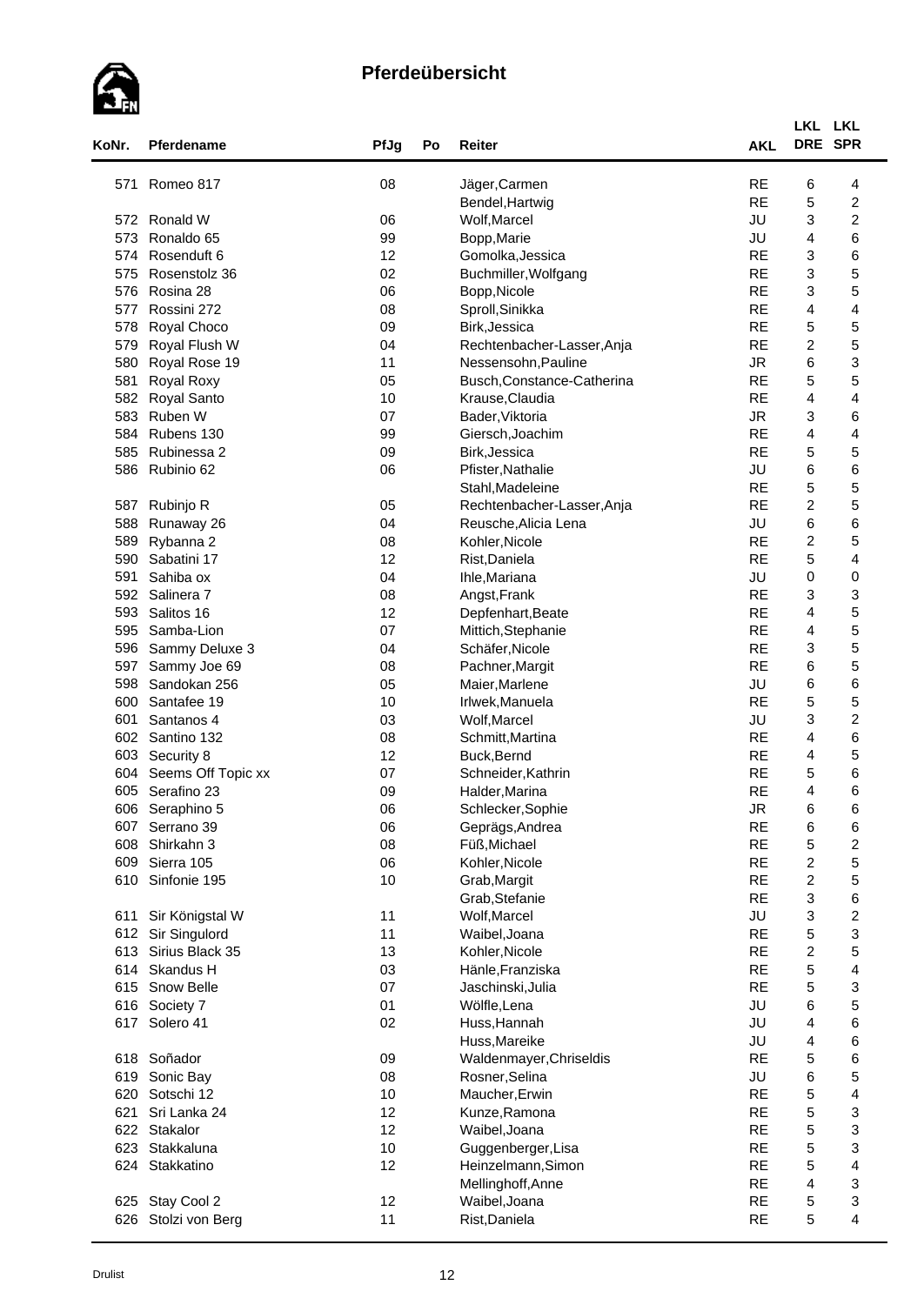

|            |                       |      |    |                               |                        | LKL LKL          |                         |
|------------|-----------------------|------|----|-------------------------------|------------------------|------------------|-------------------------|
| KoNr.      | Pferdename            | PfJg | Po | Reiter                        | <b>AKL</b>             | DRE SPR          |                         |
|            | 627 Sun of Austria    | 08   |    | Hofstadt, Petra               | <b>RE</b>              | 4                | 6                       |
| 628        | Sunflower 27          | 07   |    | Geywitz, Jessica              | JU                     | 0                | 0                       |
|            |                       |      |    | Geywitz, Alexandra            | JU                     | 0                | 0                       |
| 629        | Süße Susi             | 09   |    | Decrusch, Theresa Josefine    | JU                     | 0                | 0                       |
| 630        | Syminka B             | 11   |    | Kunze, Ramona                 | <b>RE</b>              | 5                | 3                       |
|            | 631 Take It Easy 30   | 03   |    | Gau, Andrea                   | <b>RE</b>              | 6                | 3                       |
| 632        | The cheeky Chipmunk   | 11   |    | Holzinger, Kerstin            | <b>RE</b>              | 6                | 6                       |
| 633        | Timmy 118             | 00   | G  | Wiedmann, Vanessa             | JU                     | 6                | 6                       |
| 634        | Titikaka              | 09   |    | Guggenberger, Lisa            | <b>RE</b>              | 5                | 3                       |
| 635        | Toulando              | 12   |    | Schmid, Dorothee              | <b>RE</b>              | $\mathbf 5$      | 3                       |
| 636        | Tweety 29             | 09   |    | Winter, Christoph             | JU                     | 6                | 6                       |
| 637        | Uliana de Remeling    | 08   |    | Kibler, Hannah                | JU                     | 6                | 5                       |
|            |                       |      |    | Kibler, Denise                | JU                     | 6                | 5                       |
| 638        | <b>Ultimo Malouin</b> | 08   |    | Mainier, Valentin             | <b>RE</b>              | 5                | $\boldsymbol{2}$        |
| 639        | Unique 81             | 01   |    | Rosner, Selina                | JU                     | 6                | 5                       |
| 640        | Uno Orca              | 12   |    | Wrobel, Christina             | <b>RE</b>              | 6                | 3                       |
| 641        | Valeria 26            | 08   |    | Walk, Franziska               | <b>JR</b>              | 5                | 6                       |
| 642        | Van Helsing 14        | 08   |    | Rist, Daniela                 | <b>RE</b>              | 5                | 4                       |
|            | 643 Varell 13         | 12   |    | Jäger, Carmen                 | <b>RE</b>              | 6                | 4                       |
|            |                       |      |    | Bendel, Hartwig               | <b>RE</b>              | 5                | $\overline{\mathbf{c}}$ |
| 644        | Vraiment gentille     | 99   |    | Probst, Viviana               | JU                     | 5                | 5                       |
|            |                       |      |    | Probst, Pia-Luisa             | JU                     | $\mathbf 5$      | 5                       |
| 645        | Wakita 8              | 09   |    | Kunze, Ramona                 | <b>RE</b>              | 5                | 3                       |
| 646        | Watch me CH           | 99   |    | Fisel, Svenja                 | JU                     | 6                | 6                       |
| 647        | Wells Fargo 15        | 05   |    |                               | <b>RE</b>              | 3                | 5                       |
| 648        | Weltino 41            | 04   |    | Angst, Karin<br>Wolf, Marcel  | JU                     | 3                | $\overline{\mathbf{c}}$ |
|            |                       |      |    |                               |                        | $\boldsymbol{2}$ | 5                       |
| 649<br>650 | Weltis                | 05   |    | Scholz, Andrea                | <b>RE</b>              |                  |                         |
|            | Weltschneider         | 11   |    | Küpfer, Carmen                | <b>RE</b><br><b>RE</b> | 5                | 6                       |
| 651        | Windsor H             | 07   |    | Eppinger-Lütkemeier, Anne     |                        | $\overline{c}$   | 4                       |
| 652        | Wizard 57             | 05   |    | Krüger-Sonnenschein Dr., Vera | <b>RE</b>              | 3                | 5                       |
| 653        | Woltje de Vries       | 02   |    | Eppinger-Lütkemeier, Anne     | <b>RE</b>              | $\boldsymbol{2}$ | $\overline{\mathbf{4}}$ |
| 654        | Wonderboy 26          | 08   |    | Wetzel Dr., Kristiane         | <b>RE</b>              | 4                | 6                       |
| 655        | Wondrous CE           | 05   |    | Cichon, Carolin               | <b>RE</b>              | 5                | 6                       |
| 656        | Wotan 945             | 07   |    | Mainier, Valentin             | <b>RE</b>              | 5                | $\boldsymbol{2}$        |
| 657        | Wuso                  | 06   |    | Bochtler, Carolin             | <b>RE</b>              | 4                | 6<br>д                  |
|            | 658 Wyoming Lady      | 06   |    | Schäfer, Robin                | JR                     | 6                | ◡                       |
|            | 659 Zambalo 7         | 09   |    | Bopp, Nicole                  | <b>RE</b>              | 3                | 5                       |
|            | 660 Zanook            | 07   |    | Ramminger, Tobias             | <b>RE</b>              | 5                | 3                       |
|            |                       |      |    | Ramminger, Melissa            | <b>JR</b>              | 5                | 4                       |
|            | 661 Zantura           | 07   |    | Harnau, Rebecca               | JU                     | 6                | 6                       |
|            | 662 Zingaro B         | 04   |    | Butscher, Patricia            | JU                     | 3                | 5                       |
|            |                       |      |    | Butscher, Jacqueline          | <b>RE</b>              | $\overline{4}$   | 5                       |
|            | 663 Zoey 7            | 07   |    | Ege, Ernst                    | <b>RE</b>              | 5                | 3                       |
|            | 664 Zophia            | 11   |    | Romano, Tanja                 | <b>RE</b>              | 4                | 4                       |
|            | 665 ZZ Top Zirkonia   | 07   |    | Ege, Ernst                    | <b>RE</b>              | 5                | 3                       |
|            | 666 Merlin            | 96   | G  | Finke, Jennifer               | <b>RE</b>              | 0                | $\pmb{0}$               |
| 667        | Joey                  | 06   |    | Angele, Annalena              | <b>JR</b>              | 6                | 6                       |
|            | 668 Avalo             | 09   |    | Startz, Luisa                 | JU                     | 6                | 6                       |
| 669        | Dornröschen 144       | 07   |    | Rempfer, Gina                 | JU                     | 4                | 6                       |
| 670        | Geralja's Undercover  | 03   | G  | Mendler, Johanna              | JU                     | 6                | 6                       |
| 671        | Charlotte 100         | 03   |    | Müller, Liane                 | <b>RE</b>              | 5                | 6                       |
|            | 672 El-Bandy 4        | 04   |    | Kuhn, Christian               | <b>RE</b>              | 5                | $\overline{\mathbf{c}}$ |
| 673        | Chass de Bourbon      | 07   |    | Missel, Jana                  | JU                     | 6                | 4                       |
|            | 674 Levent 3          | 05   |    | Betzinger, Nadine             | <b>RE</b>              | 5                | 6                       |
|            | 675 Fanny 678         | 06   |    | Braunger, Anna                | ${\sf JR}$             | 6                | 6                       |
|            | 676 A Landry Girl     | 11   |    | Missel, Jana                  | JU                     | 6                | 4                       |
| 677        | Knockillaree Eabha    | 12   |    | Perkmann, Lea                 | JU                     | 0                | 0                       |
|            | 678 Felix 1458        |      | Κ  | Ibscher, Lara                 | JU                     | 0                | $\mathbf 0$             |
|            |                       |      |    |                               |                        |                  |                         |